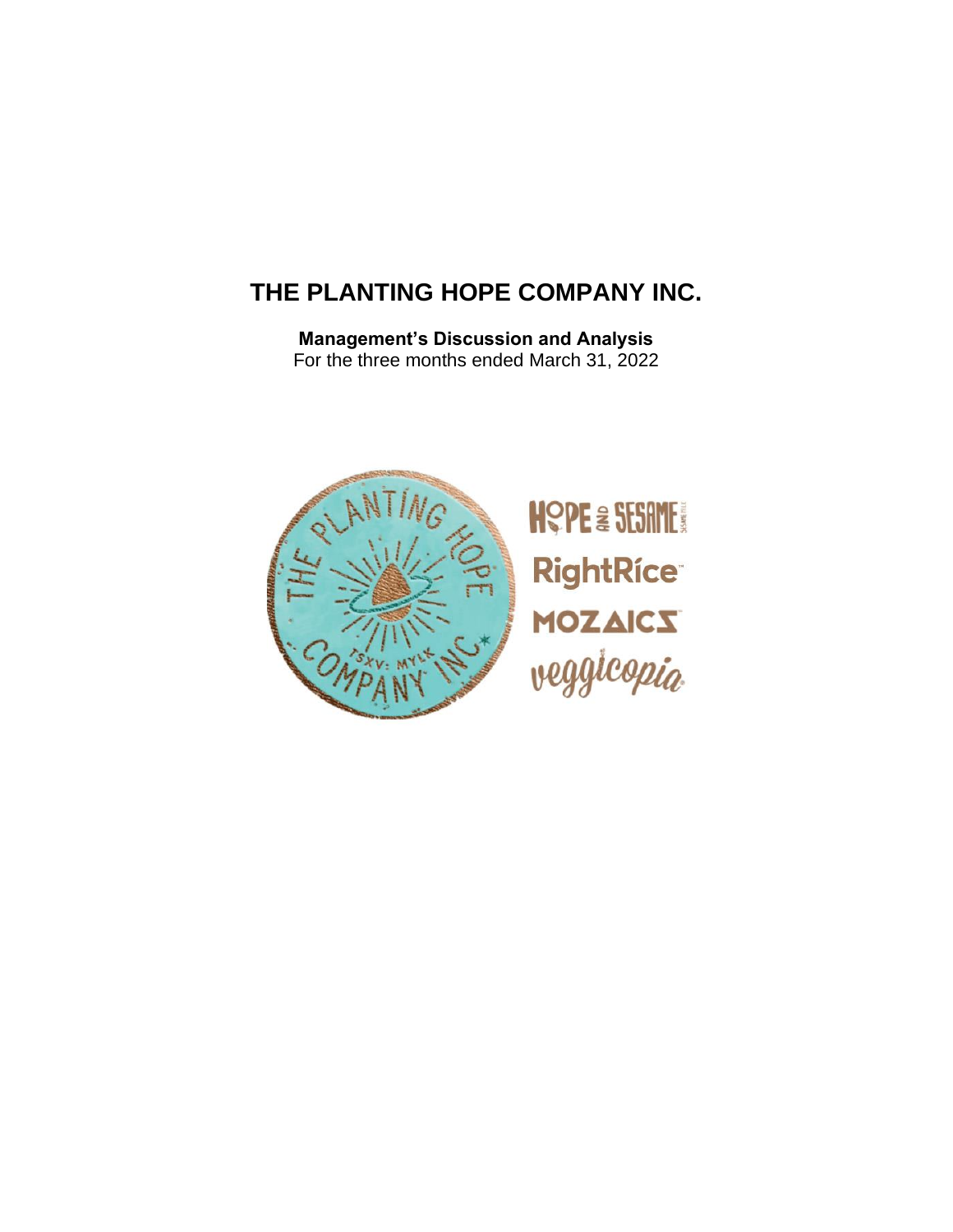The following Management's Discussion and Analysis (MD&A) of the consolidated financial results of The Planting Hope Company Inc. is for the three months ended March 31, 2022.

This MD&A is dated as of **May 25, 2022** and should be read in conjunction with the Company's March 31, 2022 unaudited condensed interim consolidated financial statements and December 31, 2021 audited consolidated financial statements. The consolidated financial statements of the Company have been prepared in accordance with International Financial Reporting Standards ("IFRS").

The Planting Hope Company Inc. ("TPHC") was incorporated on November 19, 2020 by Certificate of Incorporation issued pursuant to the provisions of the Business Corporations Act (British Columbia) as Campio Capital Corp. and changed its name to The Planting Hope Company Inc. on May 7, 2021. On August 25, 2021, TPHC completed the acquisition of Planting Hope Brands, LLC (formerly Spinning Wheel IP, LLC) ("PHB"), referred to as a reverse takeover ("RTO") herein.

The consolidated financial results include the accounts of the TPHC and its wholly-owned subsidiary, PHB, together referred to herein as the "Company".

The functional currency of TPHC is the Canadian dollar ("CAD"); the functional currency of PHB is the United States dollar ("USD"). The presentation currency of the Company is the USD. In this MD&A, unless otherwise noted, all dollar amounts are expressed in USD. For amounts in CAD, exchange rate used is \$0.78 USD per CAD (exchange rate at close of day, May 24, 2022).

Throughout this MD&A and in other materials disclosed by the Company, we adhere to IFRS, however the Company also employs certain non-IFRS and other financial measures to analyze financial performance, financial position, and cash flow. These non-IFRS and other financial measures do not have any standardized meaning prescribed by IFRS and therefore may not be comparable to similar measures provided by other issuers. The non-IFRS and other financial measures should not be considered to be more meaningful than financial measures which are determined in accordance with IFRS. Please refer to "Non-IFRS and Other Financial Measures" sections at the end of this MD&A for further information.

Additional information regarding the Company, including the Company's March 31, 2022 unaudited condensed interim consolidated financial statements and December 31, 2021 audited consolidated financial statements, Annual Information Form, and other filings is available on the Company's profile at www.sedar.com or on the Company's website at [www.plantinghopecompany.com.](http://www.plantinghopecompany.com/)

Throughout the following discussion, the three months ended March 31, 2022 may be referred to as "Q1 2022" and the comparative three months ended March 31, 2021 may be referred to as "Q1 2021".

## **Forward Looking Statements**

Certain information included in this discussion may constitute forward-looking statements. Readers are cautioned not to put undue reliance on forward-looking statements. These statements relate to future events of the Company's future performance, business prospects or opportunities. All statements other than statement of historical fact may be forwardlooking statements. Forward-looking statements are often, but not always, identified by the use of words such as "seek", anticipate", "plan", "target", "continue", "estimate", "expect", "may", "will", "project", "predict", "potential", "intend", "could", "might", "should", "believe", and similar expressions. The Company has based these forward-looking statements on our current expectations and projections about future events and financial, business and industry trends that it believes might affect our financial condition, results of operations, business strategy and financial needs. These forward-looking statements include, among other things, statements relating to:

- Business objectives and milestones; and
- Adequacy of the financial resources.

Such forward-looking statements are based on a number of material factors and assumptions, including, but not limited in any manner to, those disclosed elsewhere herein and any other of the Company's public filings, and include the availability and final receipt of required approvals, licenses and permits, sufficient working capital to develop the business, access to adequate services and supplies, economic conditions, foreign currency exchange rates, interest rates, access to equity and debt markets and associated costs of funds, availability of a qualified work force, that the Company is able to procure inventory and supplies in sufficient quantities and on a timely basis, and that the Company maintains our ongoing relations with it business partners and governmental authorities. While the Company considers these material factors and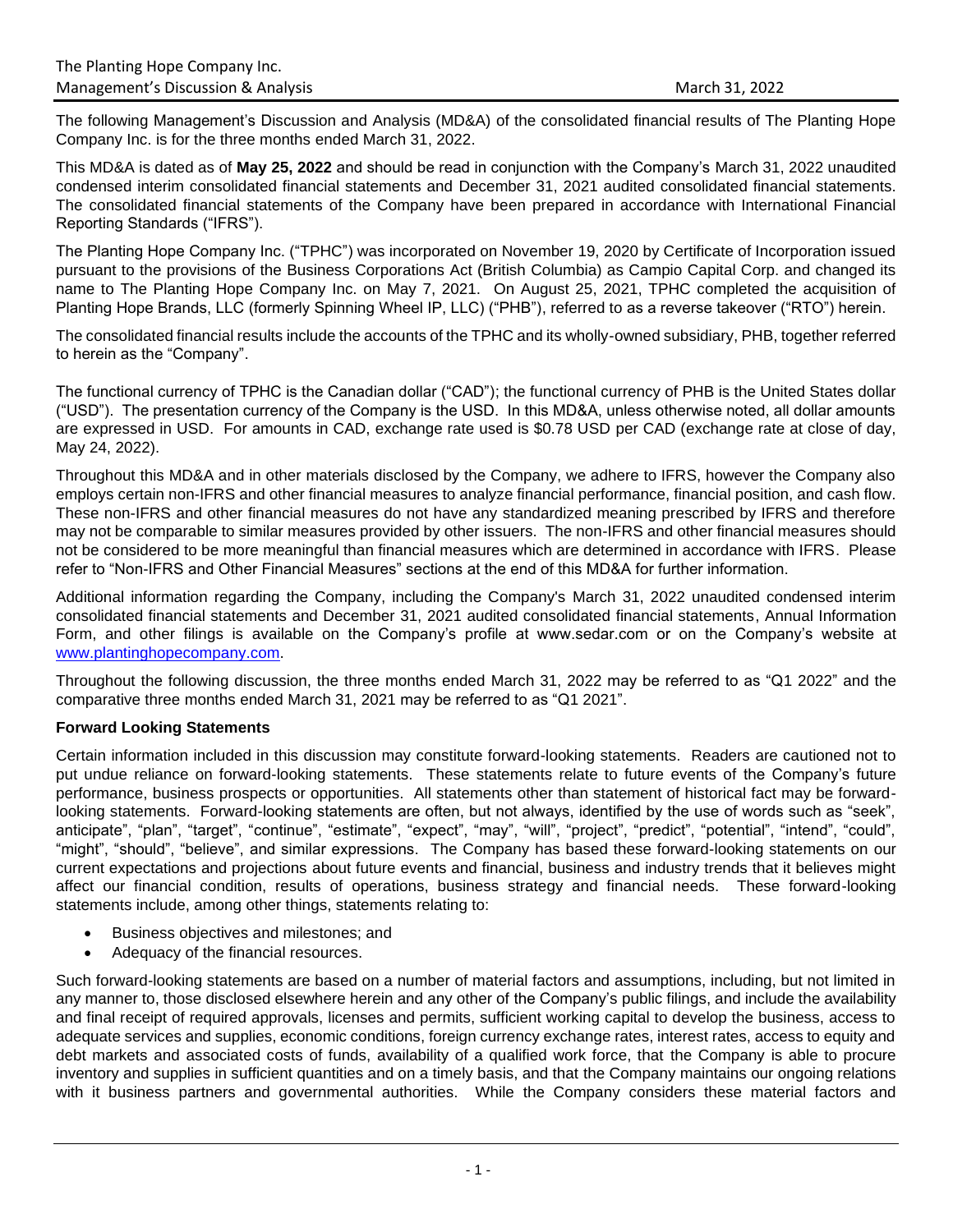assumptions to be reasonable based on information currently available to it, they may prove to be incorrect. Actual results may vary from such forward-looking information for a variety of reasons.

**Investors should not place undue reliance on forward-looking statements as the plans, intentions or expectations upon which they are based might not occur. The Company cautions that the foregoing list of important factors is not exhaustive. Investors and others who base their decisions on the Company's forward-looking statements should carefully consider the above factors as well as the uncertainties they represent and the risks they entail. The forward-looking statements contained in this MD&A are expressly qualified by this cautionary statement.** 

# **DESCRIPTION OF BUSINESS**

The Company's mission is to develop, launch and scale nutritious, sustainable, and delicious consumer packaged foods and beverages in the natural food products segment of the United States and Canada with the goal of eventually expanding into other global retail marketplaces. The Company strives to operate as a diverse, ethical and sustainable producer of nutritious, plant-based foods and snacks. The Company has three pillars in our current mission:

- Nutrition delivering strong nutritional benefits from food and beverages, including protein and complete protein (all 9 essential amino acids).
- Sustainability striving to use the most "planet-friendly" ingredients, packaging and supply chain
- Representation building out a team and network of partners that bring forward representation of groups traditionally underrepresented in food & beverage and public companies (including women and ethnic and other minorities), and in doing so better reflect the core consumer base leading the adoption of innovative new plant-based food & beverage products,

PHB operations are based at our Chicago, IL headquarters (4710 N. Sheridan Road, Chicago, IL 60640). The Company develops, produces, markets, and distributes branded plant-based food and beverage products including:

- Hope and Sesame® Sesamemilk: sesame-based plant milk products that are functional alternatives to dairy-based milk products, and leverage food technology and complex process development to innovate unique, nutritious, delicious, and sustainable plant-based milk products
- RightRice® Veggie Rice: 'rice' grains made from a combination of lentils + chickpeas + peas + rice, a unique product innovation which performs and tastes like rice, but provides 10g+ of complete protein (an Excellent Source of Protein) and 5g of dietary fiber (an Excellent Source of Fiber) with 40% fewer carbs than white rice, one of the world's most heavily consumed grains.
- Mozaics™ Real Veggie Chips: popped potato snacks with real veggies (peas, beans) as the principal ingredients, providing nutritious and high-quality alternatives to the salty snacking category.
- Veggicopia® Real Veggie Snacks: breakthrough shelf-stable dip cups that taste like refrigerated dips but have 24x the shelf-life with no refrigeration required (leveraging a proprietary ingredient blend), plus other portable, long shelflife vegetable snacks like single-serving brine-free snacking olives.

The Company currently does not have any manufacturing operations but instead has developed a network of GFSI certified contract manufacturers to produce their products under their brands and to specific recipes and formulations. Some proprietary ingredients are provided to these contract manufacturers 'white labeled' so as to additionally protect intellectual property. In addition to the Company's full-time sales and marketing teams, the Company has also established a network of third-party sales agents, brokers, and distributors to sell our products directly to distributors, retailers and foodservice partners.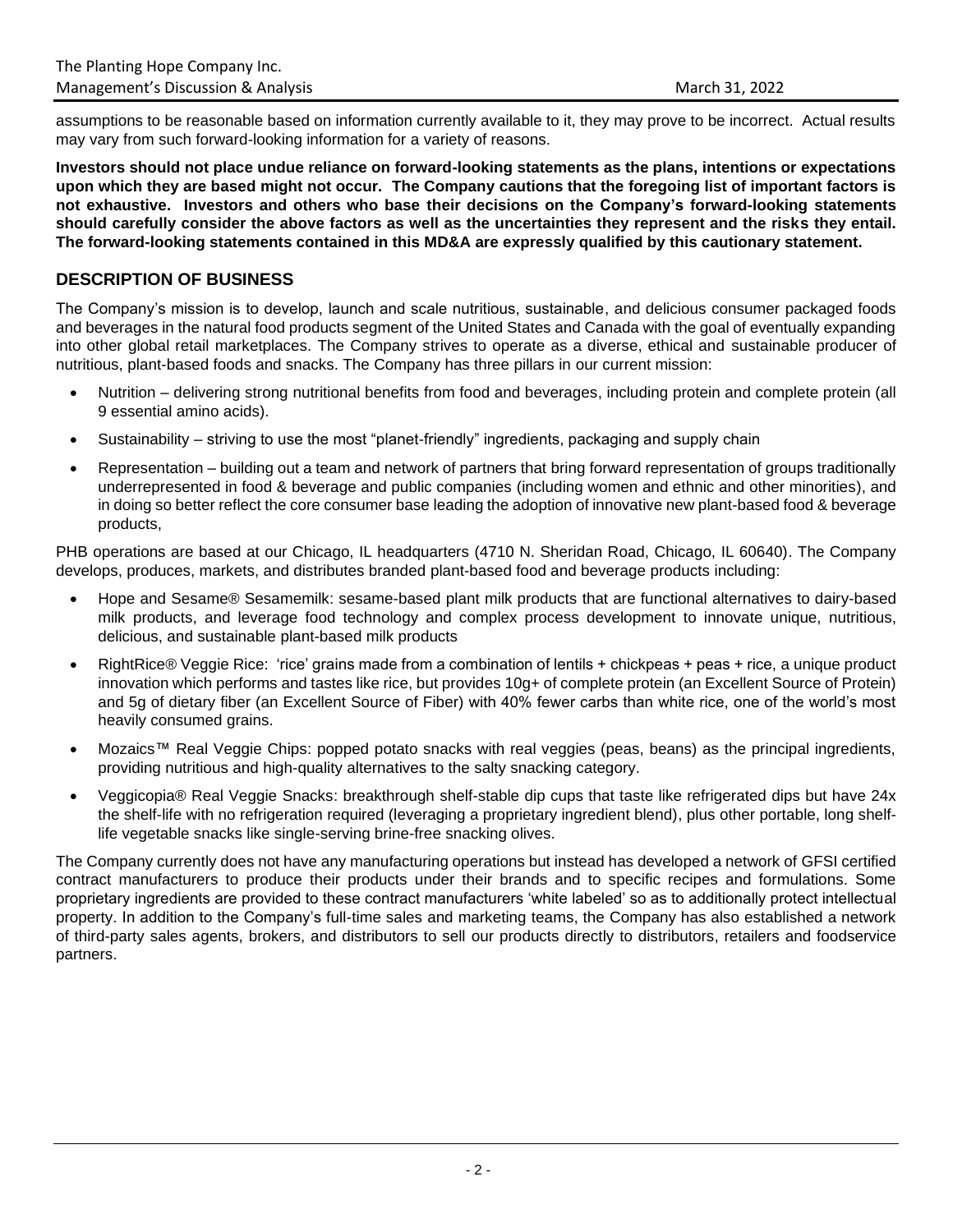# **Q1 2022 BUSINESS HIGHLIGHTS**

#### Acquisition of RightRice® Business Assets

On January 14, 2022, the Company closed the arm's-length acquisition of certain RightRice® ("RR") business assets (the "Acquisition") from Betterer Foods, Inc. This acquisition added a high-potential line of innovative and differentiated grain alternative products to the Company's growing portfolio of plant-based, planet-friendly, highly-nutritious brands.

The aggregate purchase price of \$6,875,904 was comprised of \$4,000,000 in cash funded at closing, with the balance payable under two unsecured promissory notes bearing interest at 5% per annum.

As the business assets of RR were determined to meet the definition of a business as defined under IFRS 3 Business Combinations, the Acquisition was accounted for as business combination. The purchase price was allocated to the fair value of assets acquired and liabilities assumed on the acquisition date as follows:

| Fair value of consideration: |     |           |
|------------------------------|-----|-----------|
| Cash                         | \$  | 4,000,000 |
| Promissory notes             |     | 2,875,904 |
|                              | \$. | 6,875,904 |
| Fair value of net assets:    |     |           |
| Working capital              | \$  | 1,441,459 |
| Intangible assets            |     | 3,679,000 |
| Goodwill                     |     | 1,755,445 |
|                              |     | 6,875,904 |

#### Bought-Deal Public Offering

On March 15, 2022, the Company closed a bought-deal public offering ("the Offering") of 10,062,500 SVS at a price of CAD \$0.80 per SVS for gross proceeds of approximately \$6,287,589 (CAD \$8,050,000), including 1,312,500 SVS shares issued to the Agent following the exercise of their over-allotment option. The Agent received a cash fee of \$503,007 (CAD \$644,000) equal to 8% of the gross proceeds of the Offering plus a \$66,391 (CAD \$85,000) advisory fee. The Company incurred \$218,724 of other share issue costs.

#### Key Growth Achievements

#### **Financial Growth**:

During Q1 2022, the Company achieved the following year-over-year growth versus Q1 2021:

- Earned \$2.5 million (CAD \$3.2 million) of gross revenues, an increase of 291% over Q1 2021 gross revenues
- Reported \$2.0 million (CAD \$2.6 million) of net revenues, an increase of 235% over Q1 2021 net revenues

#### **Additional Growth:**

Closed the Acquisition of the RR business assets for \$6.9 million

- Continue to refine the management team to support the growth initiatives with the right skills and talent, with the following four new team additions: Vice President of Ecommerce, Operations Manager, Sales Director – Natural Channel, Product & Culinary Development Chef. Three former employees were transitioned.
- Launched new products, including Hope and Sesame Barista Blend Sesamemilk
- Achieved new distribution in key retailers across product lines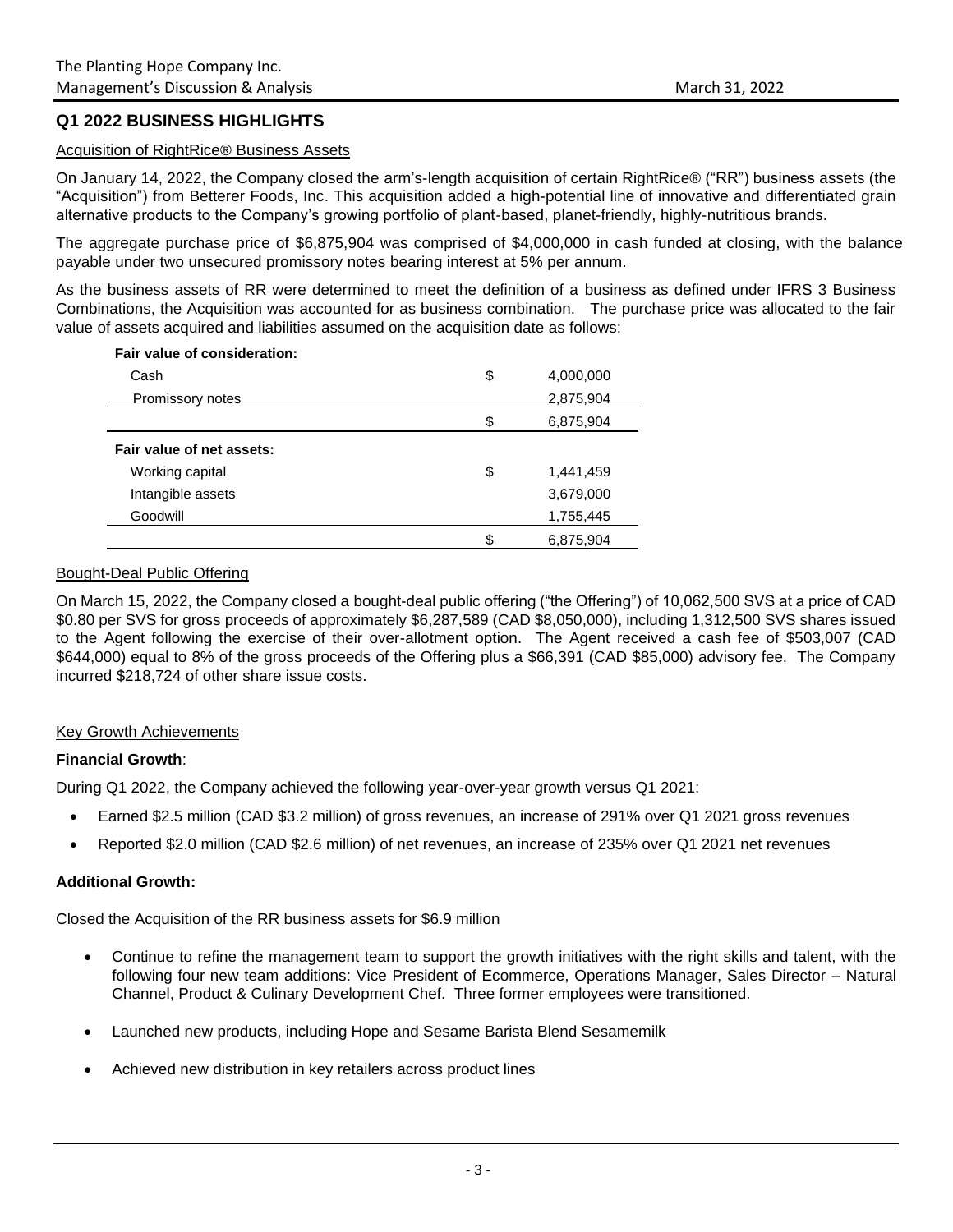# **OUTLOOK AND GROWTH**

The Company's business strategy and plan for 2022 includes further accelerating our growth trajectory, building on ground laid in 2021, including refined products, packaging, and positioning.

#### **Key growth priorities for 2022 include:**

- Expand retail placements and distribution for all brands, with a focus on expansion for Hope and Sesame®, Mozaics™, and RightRice® Veggie Rice.
- Increase velocity across grocery distribution for all brands, through strategic marketing, trial, and awareness, and measurable, ROI-focused marketing efforts.
- Launch the Hope and Sesame® Barista Blend into independent cafes (a market that comprises more than 31,000 locations in the US alone). Currently plant milks account for more than 40% of the 'milk' usage in independent cafes, indicating a \$2 billion market for plant milks at cafes in the United States alone.
- Expand consumer awareness of sesamemilk, driving trial, adoption and usage though cafés and demand into grocery retail stores.
- Expand ecommerce business, to include relaunched streamlined brand sites by Q3 and scale direct to consumer (D2C) business, as well as expand presence and sales on third party ecommerce marketplaces, both B2C (consumer) and B2B (wholesale).
- Capitalize on demonstrated Canadian retailer and consumer interest through launching Canadian-compliant duallanguage packaging on Hope and Sesame® (shelf-stable Non-GMO product, including Barista), Mozaics™, and RightRice® products.
- Start international expansion to markets outside of the United States and Canada, capitalizing on interest from international markets and distributors.
- Expand operating team with key hires in Sales, Marketing, Finance, and Operations to drive and support growth and scaling.
- Launch key new product lines, including Hope and Sesame® creamers (Q3) and Mozaics™ non-dairy 'dairy' flavors like Vegan White Cheddar (Q3).
- Gain additional retailer and foodservice interest in the brands by exhibiting at key trade shows in the United States and Canada.

#### **Growth drivers and support in 2022 include:**

- Launching Hope and Sesame® Barista Blend sesamemilk into independent cafés and foodservice. Initial production of Barista Blend was run in first quarter of 2022, and the product launched to the trade through a series of coffee industry and food industry trade shows beginning in early February 2022. Thus far café/barista, distributor, and consumer reception has exceeded expectations, and Barista Blend will be rolling out to cafes via a network of food service distributors starting in Q2 2022. The opportunity for sesamemilk in cafes is strong: most carry oat milk, soy milk, and almond milk, but have significant concerns about almond milk's taste, performance, and sustainability. There is a clear opportunity to displace almond milk in favor of sesamemilk in the café channel, which is already beginning to occur in initial markets and cafes.
- Expansion of our Barista Board, a VIP group of professional baristas working with the Company to help drive change and sustainability in independent cafes. The Barista Board is also assisting with building market awareness of Hope and Sesame product benefits and promoting trial with to the baristas/cafés. Many of these baristas are coffee influencers in their own right.
- The launch of Hope and Sesame Non-GMO shelf-stable product line, which will replace Organic Hope and Sesame and previous packaging/branding, is complete, and the new Hope and Sesame 48 oz refrigerated line has been launched, with initial distribution into more than 400 Kroger retail grocery stores in the US.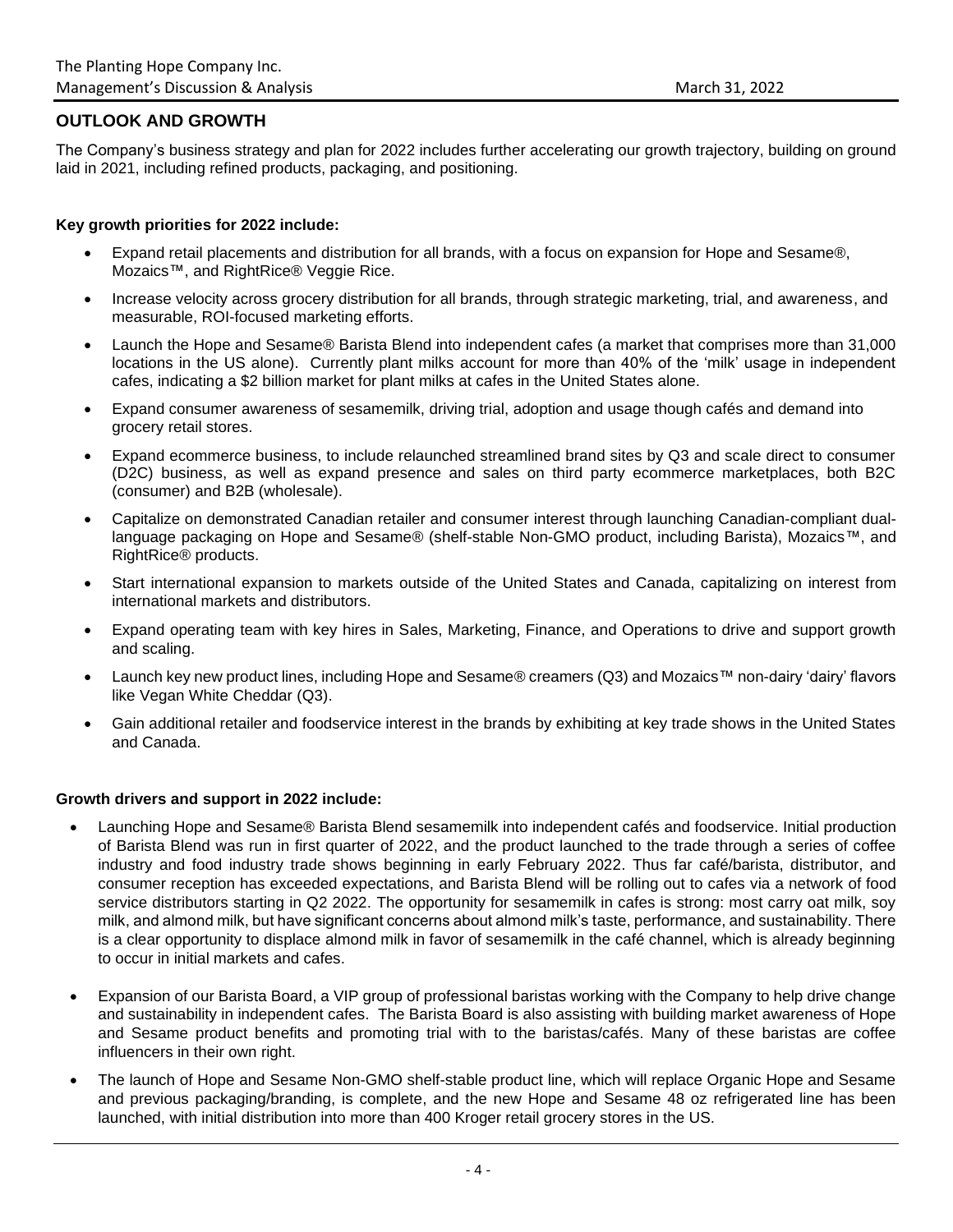- The new Hope and Sesame products, including Barista Blend, were showcased at: Plant-Based World Expo (NYC/December 2021), Winter Fancy Food Show (Las Vegas/February 2022), CoffeeFest NYC (NYC/March 2022), Natural Products Expo West (Anaheim, CA/March 2022). More than 10 additional shows targeting wholesale customers (retailers, foodservice, cafes) are planned throughout the remain Specialty Coffee Expo (April 2022) and CHFA West (Vancouver/April 2022). Additional distribution for Hope and Sesame includes Stop & Shop, Giant Company, Woodman's Markets, Roche Bros, and more.
- The launch of Mozaics Non-GMO Real Veggie Chips in sustainable packaging film, replacing previous Organic product and branding. The new Mozaics chips were launched into e-commerce channels in the 4th quarter of 2021 and are now available to distributors and retailers
- The acquisition of RightRice Veggie Rice presents significant growth opportunities for the Company. RightRice products are currently offered nationwide in more than 7,500 doors across a number of conventional and natural product retailers including: Kroger, Wegmans, Whole Foods Market and more. RightRice is also expanding in strategic food service distribution with quick service restaurants like CAVA and is ideally suited as a menu addition to college/university and business foodservice operations looking to add additional cost-effective, nutritious plant-based alternatives.
- Throughout 2022, the Company's is focused on serving and growing our sales via our current and expanding distribution of products: retail, foodservice and e-commerce. In particular given the launch of our barista blend into foodservice independent coffee caffes is expected to serve upwards of 2,000 of those cafes before the end of the year. The sales potential for Hope and Sesame barista sales in these cafes is significant in terms of dollars as well as in their potential consumer brand awareness reinforcement and consumer trials. Direct to consumer marketing is a key strategy for increasing sales velocity at existing retail partners.

| (expressed in \$, except shares outstanding) | Q1 2022   | Q1 2021   |
|----------------------------------------------|-----------|-----------|
| Revenues                                     | 2,530,743 | 671,172   |
| Net revenues                                 | 2,000,524 | 597,694   |
| Net loss                                     | (721.796) | (465,346) |

# **SUMMARY OF FINANCIAL INFORMATION**

| (expressed in \$, except shares outstanding) | March 31<br>2022   | December 31<br>2021 | December 31<br>2020 |
|----------------------------------------------|--------------------|---------------------|---------------------|
| Current assets                               | 7,410,500          | 6,969,780           | 589,503             |
| <b>Current liabilities</b>                   | $12,159,484^{(3)}$ | 11,381,984 (3)      | 3,717,598           |
| Working capital deficit (1)                  | (4,748,984)        | (4, 412, 204)       | (3, 128, 095)       |
| Total assets                                 | 13,323,956         | 7,591,605           | 601,538             |
| Non-current financial liabilities (1)        | 471,487            | 496,367             | 15.517              |
| Share capital                                | 28,137,198         | 22,636,830          | 9,022,788           |
| Total SVS equivalent shares outstanding (2)  | 92,365,128         | 82,300,948          | (2)                 |

 $^{(1)}$  "Working capital surplus (deficit)" is a capital management measure. "Non-current financial liabilities" is a supplemental financial measure. See "Non-IFRS and Other Financial Measures" for additional disclosures.

 $(2)$  The results prior to the completion of the RTO are those of PHB which is an LLC with no issued share capital.

 $^{(3)}$  Current liabilities at March 31, 2022 includes a \$4,692,957 (December 31, 2021 – \$7,084,160) derivative liability. See "Liquidity and Capital Resources – Convertible Notes" for more information.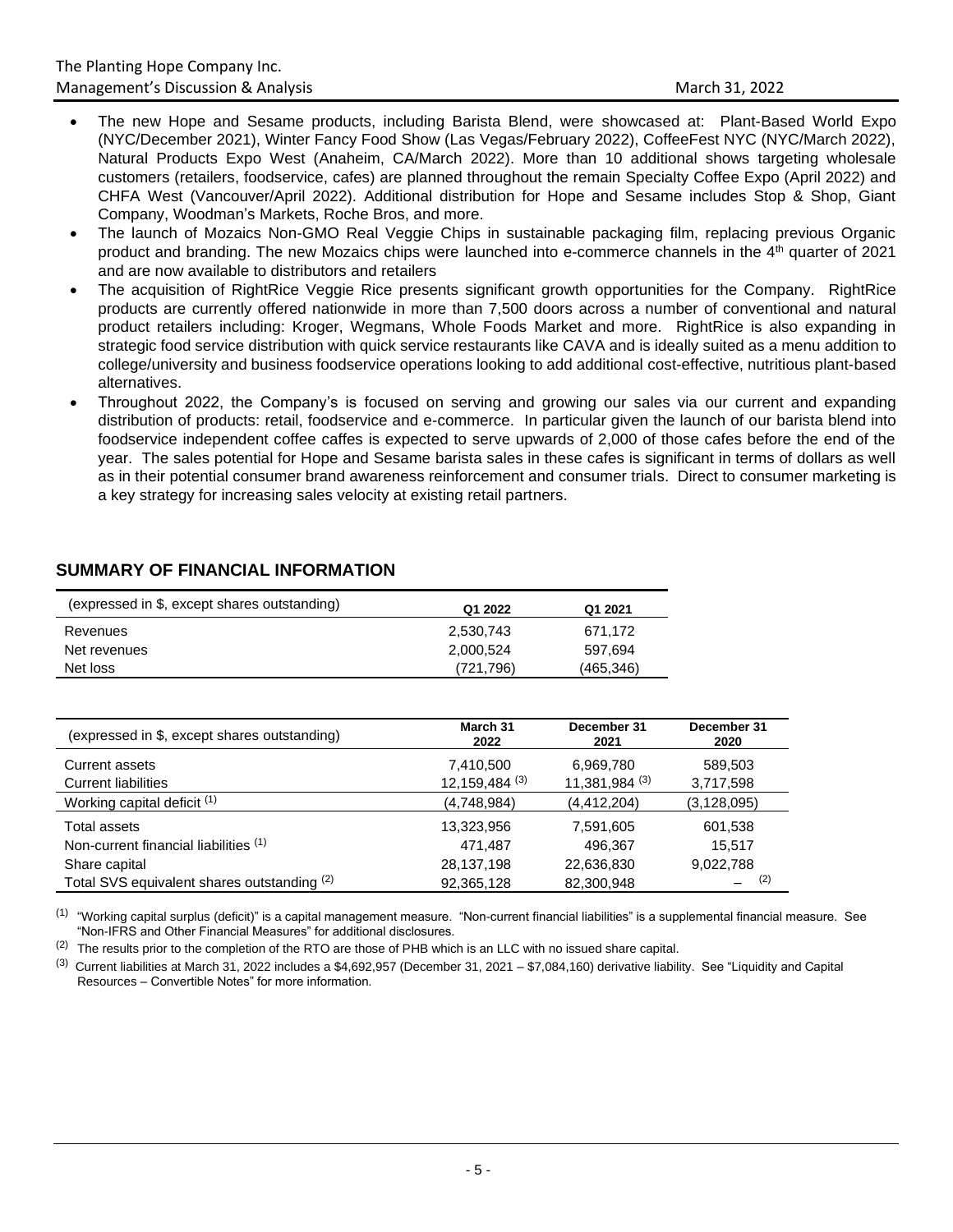# **PERFORMANCE REVIEW**

|                        | Q1 2022     | Q1 2021    |
|------------------------|-------------|------------|
| Net loss               | (721, 796)  | (465, 346) |
| Add back:              |             |            |
| Interest and accretion | 356,393     | 57,555     |
| Amortization           | 111,710     |            |
| Depreciation           | 36,942      | 2,105      |
| EBITDA <sup>(1)</sup>  | (216, 751)  | (405, 686) |
| Deduct:                |             |            |
| Total other income     | (2,227,276) | (73, 145)  |
| Adjusted EBITDA (1)    | (2,444,027) | (478, 831) |

 $^{(1)}$  "EBITDA" and "Adjusted EBITDA" are supplemental financial measures. See "Non-IFRS and Other Financial Measures" for additional disclosures.

EBITDA for Q1 2022 is higher than Q1 2021 due primarily to an increase in gross profit as noted below.

Adjusted EBITDA for Q1 2022 is lower than Q1 2021 due to an increase in selling, general and administrative expenses partially offset by an increase in gross profit.

|                                    | Q1 2022     | Q1 2021    |
|------------------------------------|-------------|------------|
| Revenues                           | 2,530,743   | 647,172    |
| Trade spend                        | (495, 464)  | (44, 385)  |
| Spoilage and cash discounts        | (34,755)    | (5,093)    |
| Net revenues                       | 2,000,524   | 597,694    |
| Trade spend as a % of revenues (2) | 20%         | 7%         |
| Cost of goods sold                 | (1,221,587) | (238, 347) |
| COGS as a % of revenues (2)        | 48%         | 37%        |
| Gross profit                       | 778.937     | 359,347    |
| Net loss                           | (721,796)   | (465,346)  |

 $^{(2)}$  "Trade spend as a % of revenues" and "COGS as a % of revenues" are supplemental financial measures. See "Non-IFRS and Other Financial Measures" for additional disclosures.

#### **Revenues**

The drivers of Q1 2022 revenue include:

- o Completion of the Acquisition in January 2022 and new revenues from the sale of RightRice® products
- o Launch of the Hope and Sesame® Barista product with the first run in January 2022. Since then, the Company has brought on more than five distributors to take this new product to independent foodservice channels
- o Retail launch of our Hope and Sesame® refrigerated products into Kroger and other regional retailers
- o Mozaics™ sales to distributor customers
- o Increased sales of Mozaics™, RightRice®, and Veggicopia® brands on e-commerce platforms

Prior to the Acquisition of the RightRice® brand and products, the Company laid the groundwork for its Hope and Sesame®, Mozaics™, and Veggicopia® brands to be ready to scale in grocery retail channels, including updated packaging and branding, finalized product formulations, and elimination of organic ingredients and other ingredients that were presenting availability issues or cost increases forecasted to continue in the long term. Additional product enhancements included the implementation of more sustainable packaging solutions, including being one of the first companies in the salty snack space to implement NEO Plastics sustainable film, on Mozaics™ Real Veggie Chips, directly in line with retailer trends and consumer demand for more sustainable packaging solutions. The Company also successfully l finalized and prepare to launch Hope and Sesame® Barista Blend sesamemilk to fill a major need identified in the café space for a non-dairy milk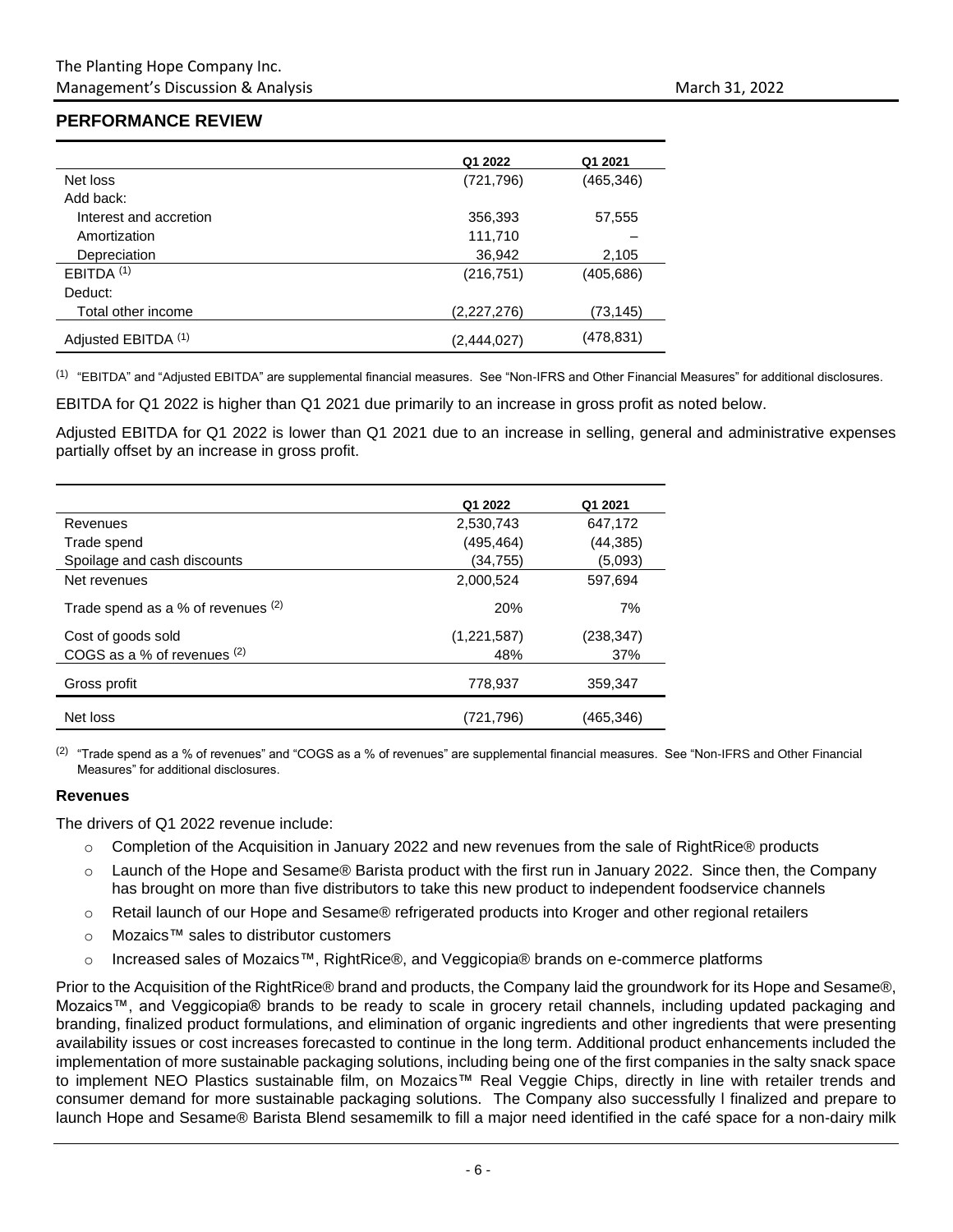alternative that performed well in barista applications (frothing/foaming/steaming/latte art) but was also very sustainable, aligned with trends in the café market.

In 2021, the Company had the opportunity to sell Mozaics™ Real Veggie Chips to a major US airline for distribution to first class passengers. Subsequently, more than 3 million bags of 0.75 oz Sea Salt Mozaics™ chips were consumed by these passengers, in a focused in-flight environment. This program was revenue-accretive, and the airline purchased product for this foodservice purpose, but required a marketing-based discount to wholesale costing. The airline program, targeted to last around 9 months before scheduled menu changes, provided a unique launchpad for Mozaics Non-GMO chips in sustainable packaging, and enabled the Company to build brand recognition and trial to support the new retail rollout of Mozaics in 2022. Purchasing for this program by the airline tailed off at the end of Q3 2021.

In Q1 2022, as planned, revenue is based on retail distribution and scaling into grocery retail, foodservice, and ecommerce with ongoing growth accounts, and does not include significant periodic time-boxed revenue-accretive programs like the 2021 airline Mozaics™ program.

# **Trade Spend**

Trade spend consists of expenditures for slotting for new distribution and in-store promotional programs, including end cap end-of-aisle displays and periodic discounting to drive trial and pantry-loading to maximize consumption. As expected, trade spend as a percentage ("%") of revenue increased in Q1 2022 as the Company shifted our efforts to expanding distribution into more retailers and providing additional in-store support to increase trial and velocity on current retailer placements. In addition, retailers returned to 'business as usual' post COVID-driven disruptions, including scheduled category reviews and execution of in-store promotions.

Trade spend as a % of revenue was lower in Q1 2021 as the majority of Q1 2021 revenues were derived from the non-retail programs and distribution like the Airline program, which do not have retailer trade spend associated with them. The Airline program was designed to drive consumer trial as well as revenue and included a significant marketing expense to support that distribution.

# **Cost of Goods**

Cost of goods sold ("COGS") includes several different cost elements depending on the brand and its supply chain. COGS includes raw ingredients, toll processing and/or kitting, packaging materials and transportation as applicable, including freight for inbound packaging material and ingredients.

COGS as a percentage of revenues is impacted by the volume of product produced and sold, and the variability of supply chain costs. COGS performance is dynamic and influenced by a number of factors such as commodity and freight pricing, third party agreements, labor rates, and the management of global supply chains.

COGS also varies by product and product line. Currently, the Company expects the COGS as a percentage of revenue to range between 45%-63% across all products and brands. When COGS falls outside of expectations by product or brand, the Company evaluates our production/supply chain alternatives to address and navigate any cost challenges.

While COGS are within range of expectation, the Company is starting to incur price increases related primarily to ingredient costs, labor rate increases, inflation, and freight, and expects these to continue throughout 2022, especially given the current world events and supply chain disruptions. However, the Company is proactively getting in front of these costs where possible by adjusting formulations to include alternative ingredients for those with realized or anticipated supply chain issues. Where considered, ingredient changes are evaluated based on maintaining or increasing the quality of the finished product, minimizing packaging changes and associated costs, and forecasted strong ongoing supply chain and availability. The Company is also proactively planning around alternative supply chain production, supply, warehousing, and freight partners, along with strategies and solutions that can provide reduced costs and/or enable cost levels to be maintained at current levels over the next 12-24 months.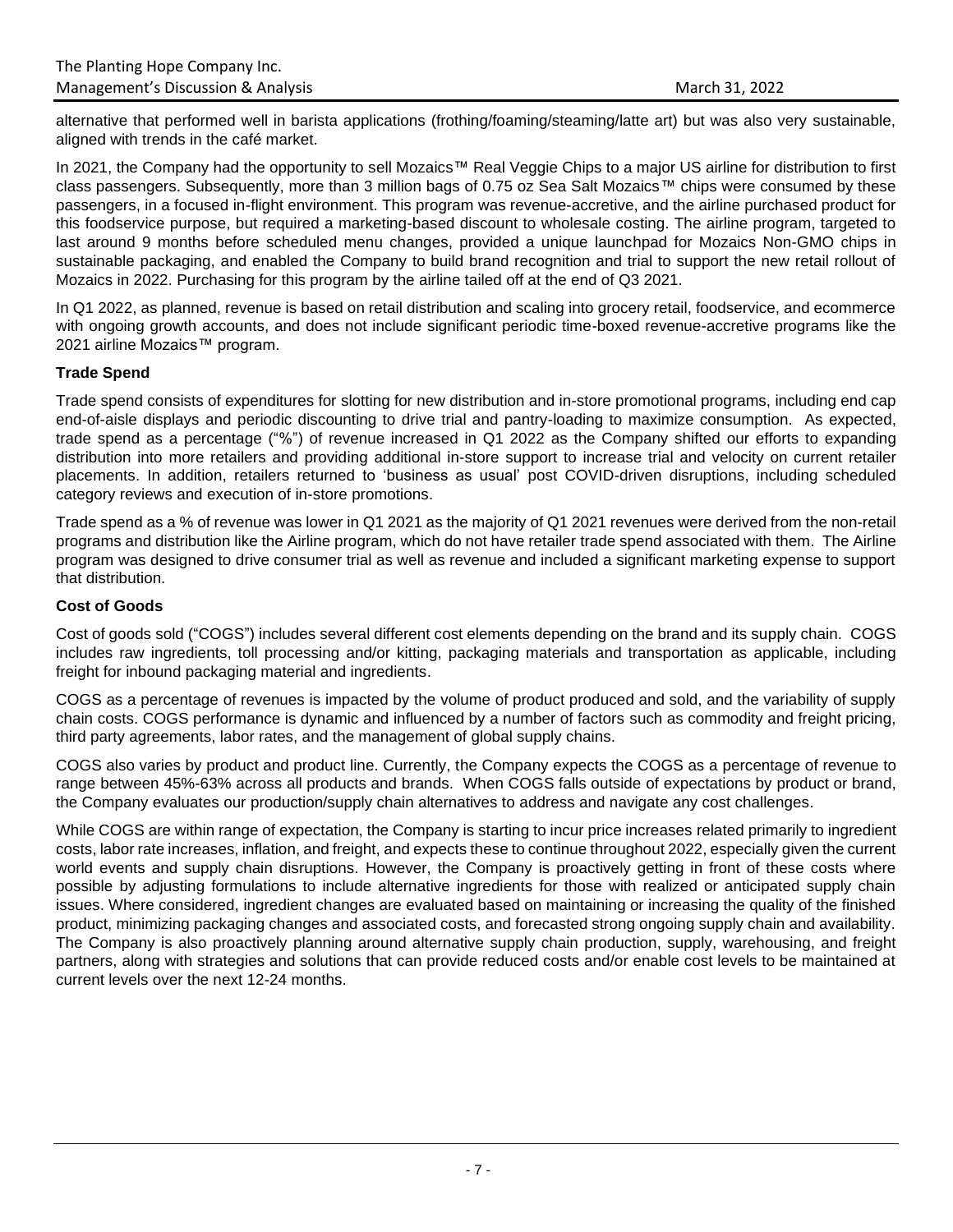#### **Selling, General and Administrative Expenses**

|                                     | Q1 2022   | Q1 2021 |
|-------------------------------------|-----------|---------|
| Payroll and recruiting              | 859.301   | 270,321 |
| Professional fees                   | 1,184,634 | 52,434  |
| General office expenses             | 194.409   | 84,290  |
| Outbound freight                    | 345.336   | 56,719  |
| Advertising and marketing           | 639,284   | 374,414 |
| Selling, general and administrative | 3,222,964 | 838,178 |

The Company will continue to scale selling, general and administration expenses in line with its growth plans in 2022, with the exception of professional fees. Professional fees incurred in Q1 2022 included significant one-time accounting, legal and advisory fees related to the Acquisition and Offering completed in January and March 2022, respectively. Other noted variances are explained below:

- Payroll and recruiting expenses are higher in Q1 2022 than in Q1 2021 due to the additions of headcount to support the growth of the Company. The additional team members included the following: Chief Sales Officer, Chief Financial Officer, Senior Vice President of Marketing, Operations Manager, Product & Culinary Development Chef, Warehouse Manager, and Senior Accountant. In addition to these necessary hires, the Company also took on three additional RightRice® team members in connection with the Acquisition including Vice President of Marketing, Operations Manager, and Sales Director – Natural Accounts who will work across all brands.
- General office expenses are higher in Q1 2022 than in Q1 2021 due to increased warehouse costs incurred from the addition of the RightRice® brands and the Company's efforts to build inventory to ensure product availability. Technology costs also increased due to the Company's focus on building out our direct-to-consumer e-commerce platforms, intended to be live by the end of Q2 2022.
- Outbound freight costs are higher in Q1 2022 than in Q1 2021 due to the expansion of refrigerated sesamemilk as an ongoing product line across retailers, and ongoing freight cost increases for both dry trucking and container shipments. Sesamemilk refrigerated products require more expensive refrigerated warehousing and shipping. Dry freight costs have increased across all products, for inbound and outbound freight for ingredients and finished goods due to rising fuel prices, lower available capacity due to trucker shortages, and (where applicable), rising costs of international container shipments.
- Advertising and marketing expenses are higher in Q1 2022 than in Q1 2021 as the Company is placing major emphasis and attention on customer acquisition and retention. This includes efforts to increase the Company's social media presence, attendance at major trade show and events, customer reports and data for trending and performance, website development, fees and advertising expenses associated with e-commerce platforms.

#### **Interest and Accretion**

During Q1 2022, the Company recognized \$356,393 (Q1 2021 – \$57,555) of interest and accretion.

Interest and accretion is higher in Q1 2022 than in Q1 2021 due primarily to interest and accretion on convertible notes issued in the second half of 2021, imputed interest related to leases entered into in Q1 2021 and interest and accretion on the promissory notes issued as consideration for the Acquisition. See "Liquidity and Capital Resources – Convertible Notes" and "Liquidity and Capital Resources – Promissory Notes".

#### **Amortization and Depreciation**

During Q1 2022, the Company recognized \$111,710 (Q1 2021 – \$nil) of amortization expense and \$36,942 (Q1 2021 – \$2,105) of depreciation expense.

Amortization relates to the intangible assets acquired as part of the Acquisition of RightRice business assets. Amortization is recognized on a straight-line basis over the estimated useful lives which is 10 years for customer relationships and 5 years for brand name and technology assets.

Depreciation is higher in Q1 2022 than in Q1 2021 due to depreciation of right-of-use assets related to leases entered into in Q4 2021.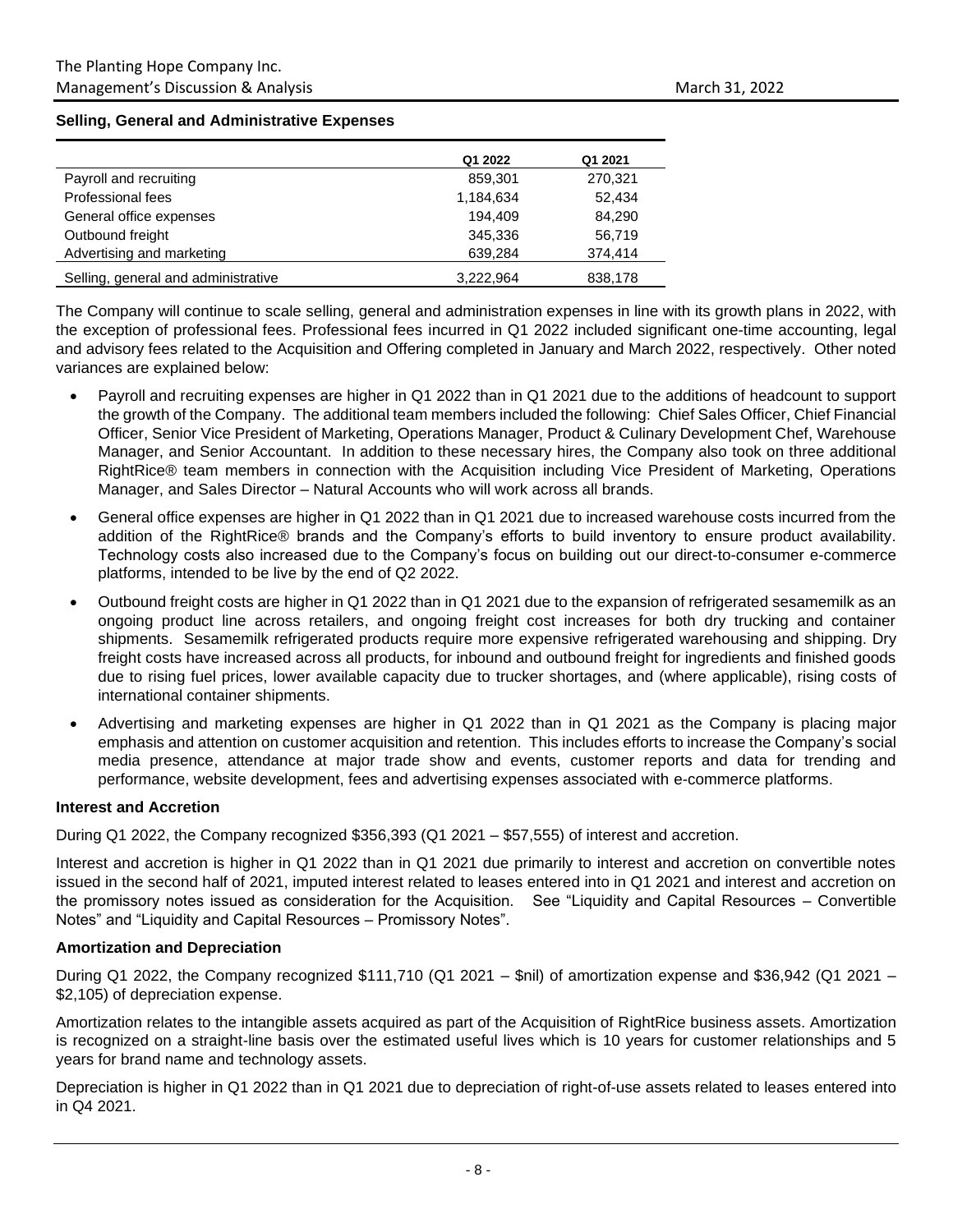## **Other Income and Expenses**

During Q1 2022, the Company recognized a \$30,821 (Q1 2021 – \$nil) loss on settlement of promissory notes (see "Liquidity and Capital Resources – Promissory Notes"), \$2,461,686 (Q1 2021 – \$nil) of income for the change in fair value of financial instruments (see "Liquidity and Capital Resources – Convertible Notes"), \$166,019 (Q1 2021 – \$nil) of equity-based payment expense related to stock options granted in January 2022, and a \$37,570 (Q1 2021 – \$nil) foreign exchange loss.

During Q1 2021, the Company recognized \$72,405 of government income related to the low interest benefit on the \$197,314 US Government sponsored Paycheck Protection Program loan ("PPP Loan") obtained in February 2021 and forgiven in August 2021.

# **LIQUIDITY AND CAPITAL RESOURCES**

Liquidity risk is the risk that the Company will not meet our financial obligations as they become due. The Company manages its liquidity risk through management of our capital structure and annual budgeting of our revenues, expenditures and cash flows.

The Company's March 31, 2022 unaudited condensed interim consolidated financial statements have been prepared on a going concern basis, which implies the Company will continue to realize our assets and discharge our liabilities in the normal course of business. During Q1 2022, the Company generated a net loss of \$721,796 and reported \$2,230,461 of cash flows used by operations. As at March 31, 2022, the Company had an accumulated deficit of \$30,476,549 (December 31, 2021 – \$29,754,753) and a working capital deficit of \$4,748,984 (December 31, 2021 – \$4,412,204). As such, there is a material uncertainty related to these events and conditions that may cast significant doubt on the Company's ability to continue as a going concern and therefore, it may be unable to realize our assets and discharge our liabilities in the normal course of business. The continuation of the Company as a going concern is dependent on the ability of the Company to achieve positive cash flow from operations and/or obtain necessary equity or other financing to continue.

The Company continues to be in the building stage of our business, establishing new distribution of our brands, developing and launching new products, making strategic accretive acquisitions where advisable,establishing a marketing strategy that reaches and builds a consumer community with high demand for our products, and building a shared services organization and supply chain to effectively serve consumer demand. Ultimately, growth of the business and implementing a path to profitability over the next two years will support the Company's going concern success, and is a key focus for Management. Management considers all available information about the future, which is at least, but not limited to, 12 months from the end of the reporting period.

## *Promissory Notes*

As part of the consideration for the Acquisition completed on January 14, 2022, the Company issued two promissory notes.

The first unsecured promissory note ("Promissory Note 1") in the amount of \$2,000,000 was fully due and payable (including all accrued interest) on the earlier to occur of (i) the date of the closing of any offering of securities of the Company (whether by way of a prospectus offering or on a private placement basis), which offering may be completed in one or more tranches, raising aggregate gross proceeds of not less than US \$4,000,000 and (ii) March 31, 2022, the maturity date. The second unsecured promissory note ("Promissory Note 2") in the amount of \$1,000,000 is fully due and payable (including all accrued interest) on January 14, 2023.

The issue date fair value of the promissory notes was determined to be \$2,875,904 based on expected cash flows discounted at a rate of 15%.

Promissory Note 1 plus \$17,260 of accrued interest was paid on March 18, 2022, following the completion of a bought-deal public offering and the Company recognized a \$30,821 loss on settlement of promissory notes in the March 31, 2022 consolidated statement of loss and comprehensive loss.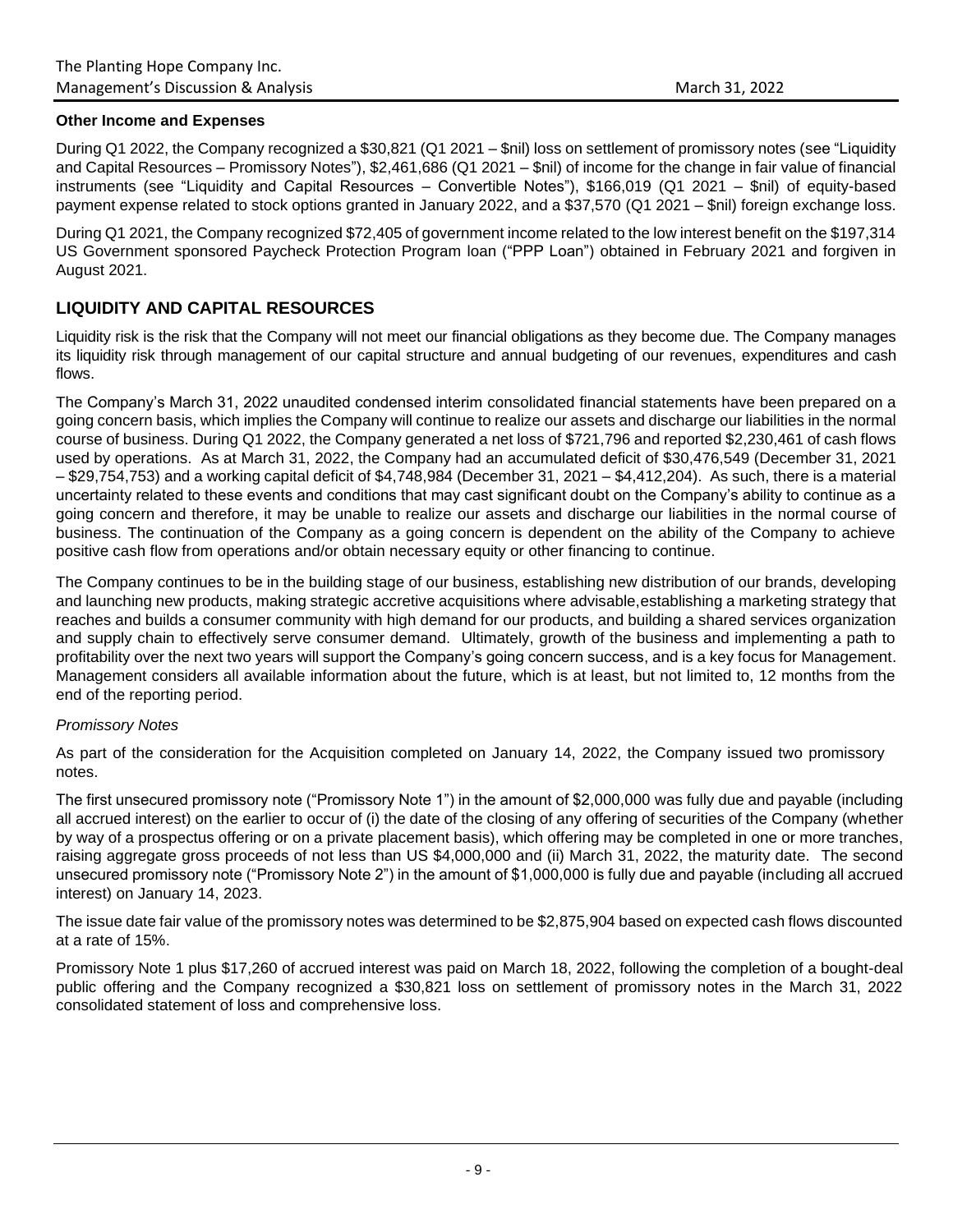A continuity of promissory notes is summarized in the following table:

| <b>Issued</b>                    | \$ | 3,000,000   |
|----------------------------------|----|-------------|
| Issue date fair value adjustment |    | (124,096)   |
|                                  |    | 2,875,904   |
| Accretion                        |    | 33,279      |
| Repayment                        |    | (2,000,000) |
| Loss on settlement               |    | 30,821      |
| Balance, March 31, 2022          | S  | 940,004     |

#### *Convertible Notes*

As at December 31, 2021 and March 31, 2022, the Company had CAD \$4,845,000 of unsecured convertible notes (the "Notes") outstanding. The Notes accrue a simple rate of interest at 2% per annum, payable semi-annually, mature on November 12, 2022 and are convertible at CAD \$0.34 per SVS if converted prior to the maturity date or CAD \$0.28 if automatically converted on the maturity date.

As the Notes do not have a fixed conversion price, they do not meet the fixed-for-fixed criteria, and the fair value of the conversion feature is classified as a derivative liability.

A continuity of the Notes is summarized in the following table:

|                            | Principal<br>amount<br>(CAD) | Debt portion<br>(USD) | Derivative<br>liability<br>(USD) |
|----------------------------|------------------------------|-----------------------|----------------------------------|
| Balance, December 31, 2021 | \$<br>4,845,000              | \$<br>2,804,864       | \$<br>7,084,160                  |
| Accretion                  |                              | 260,623               |                                  |
| Fair value adjustment      |                              |                       | (2,461,686)                      |
| Foreign exchange           |                              | 44,314                | 70,483                           |
| Balance, March 31, 2022    | 4,845,000                    | 3,109,801             | 4,692,957                        |

#### *Government Loan*

As at March 31, 2022, the Company had a government loan with an amortized cost of \$19,371 (December 31, 2021 – \$18,530) outstanding. The loan was obtained in 2020 pursuant to a long-term Economic Injury Disaster Loan ("EIDL") agreement with the U.S. Small Business Administration ("SBA") in the amount of \$150,000. The SBA EDIL is secured by assets of the Company, bears interest at a rate of 3.75% per annum, requires monthly principal and interest payments commencing June 11, 2022 and matures on June 22, 2050.

#### *Contractual Payments*

The table below summarizes the maturity profile of the Company's financial liabilities based on contractual payments:

| As at March 31, 2022                        | Carrying<br>amount | Less than<br>year | 1 to $2$<br>vears | $2$ to 5<br>vears | $5$ years $+$            | Total<br>contractual<br>amount |
|---------------------------------------------|--------------------|-------------------|-------------------|-------------------|--------------------------|--------------------------------|
| Accounts payable and<br>accrued liabilities | \$3,270,569        | \$3,270,569       |                   |                   | $\overline{\phantom{0}}$ | \$3,270,569                    |
| Promissory notes                            | \$940,004          | \$1,000,000       |                   |                   | -                        | \$1,000,000                    |
| Convertible notes                           | \$3,109,801        | \$3,877,241       |                   |                   | —                        | \$3,877,241                    |
| Due to related parties                      | \$49,924           | \$49,924          |                   |                   |                          | \$49,924                       |
| Government loans                            | \$19,371           | \$1,586           | \$6,362           | \$11,242          | \$130,810                | \$150,000                      |
| Lease liability                             | \$548,345          | \$109,604         | \$148,811         | \$301,447         | \$127,180                | \$687,042                      |
|                                             | \$7,938,014        | \$8,308,924       | \$155,173         | \$312,689         | \$257,990                | \$9,034,776                    |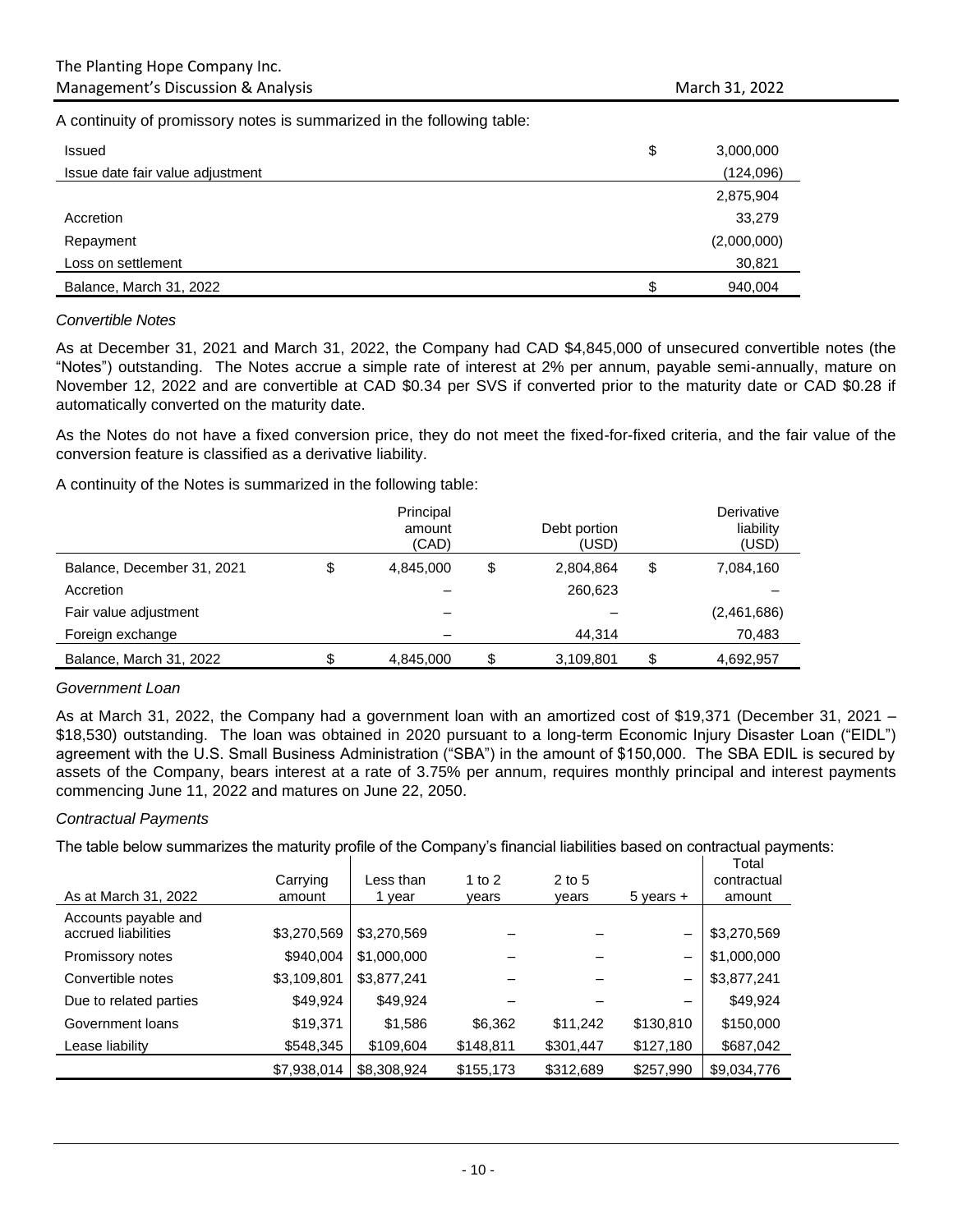# **RELATED PARTY TRANSACTIONS**

- As at March 31, 2022, due to related parties included \$49,924 (December 31, 2021 \$59,924) of reimbursable corporate expenses. \$43,828 of the amount due to related parties was repaid on April 8, 2022.
- During the three months ended March 31, 2022, \$nil (three months ended March 31, 2021 \$43,342) of compensation to PHB's founding members was deferred to assist in funding operations. As at March 31, 2022, due to related parties included \$nil (December 31, 2021 – \$nil) of deferred compensation.
- During the three months ended March 31, 2022, the Company incurred \$nil (three months ended March 31, 2021 \$16,000) of consulting fees charged by a founding member of PHB and \$17,542 (three months ended March 31, 2021 – \$1,710) of consulting fees charged by the sibling of a founding member. As at March 31, 2022, accounts payable and accrued liabilities included \$13,012 (December 31, 2021 – \$1,310) due to these related parties.
- A founder of PHB is also a shareholder in another company that sells services to the Company. During the three months ended March 31, 2022, the Company was charged \$nil (three months ended March 31, 2021 – \$4,340) by the related company. As at March 31, 2022, accounts payable and accrued liabilities included \$nil (December 31, 2021 – \$nil) due to the related company.

# **SUBSEQUENT EVENTS**

On April 8, 2022, the Company repaid \$43,828 of the amount due to related parties.

On May 16, 2022 the Company entered into a non-dilutive revolving line of credit agreement (the "New Credit Facility") with CircleUp Credit Advisors LLC to support the Company's growth. The New Credit Facility has a credit limit of \$2,500,000 (CAD \$3,206,000) at a simple interest rate of 10.25% per annum, offers an advance rate on eligible accounts receivable (75%), purchase orders (65%), and inventory (50%), is secured against the assets of PHB and is in place for 18 months, through November 4, 2023. There is an annual fee assessed equal to 1.75% of the maximum amount of the New Credit Facility (\$65,625).

|                                             | Equivalent<br>SVS (1) | Warrants $(2)$ | Warrants $(3)$ | Stock<br>options <sup>(2)</sup> |
|---------------------------------------------|-----------------------|----------------|----------------|---------------------------------|
| Balance, December 31, 2021                  | 82,300,948            | 11,518,305     | 180.000        | 785,000                         |
| Issued / granted                            | 10,062,500            |                |                | 440,000                         |
| Exercised                                   | 1.680                 | (1,680)        |                |                                 |
| Forfeited                                   |                       |                |                | (170,000)                       |
| Balance, March 31, 2022 and<br>date of MD&A | 92,365,128            | 11,516,625     | 180,000        | 1,055,000                       |

# **SHARE CAPITAL**

 $<sup>(1)</sup>$  The Company's share capital consists of SVS and MVS, with each MVS equivalent to 100 SVS.</sup>

(2) Exercisable into SVS (3) Exercisable into MVS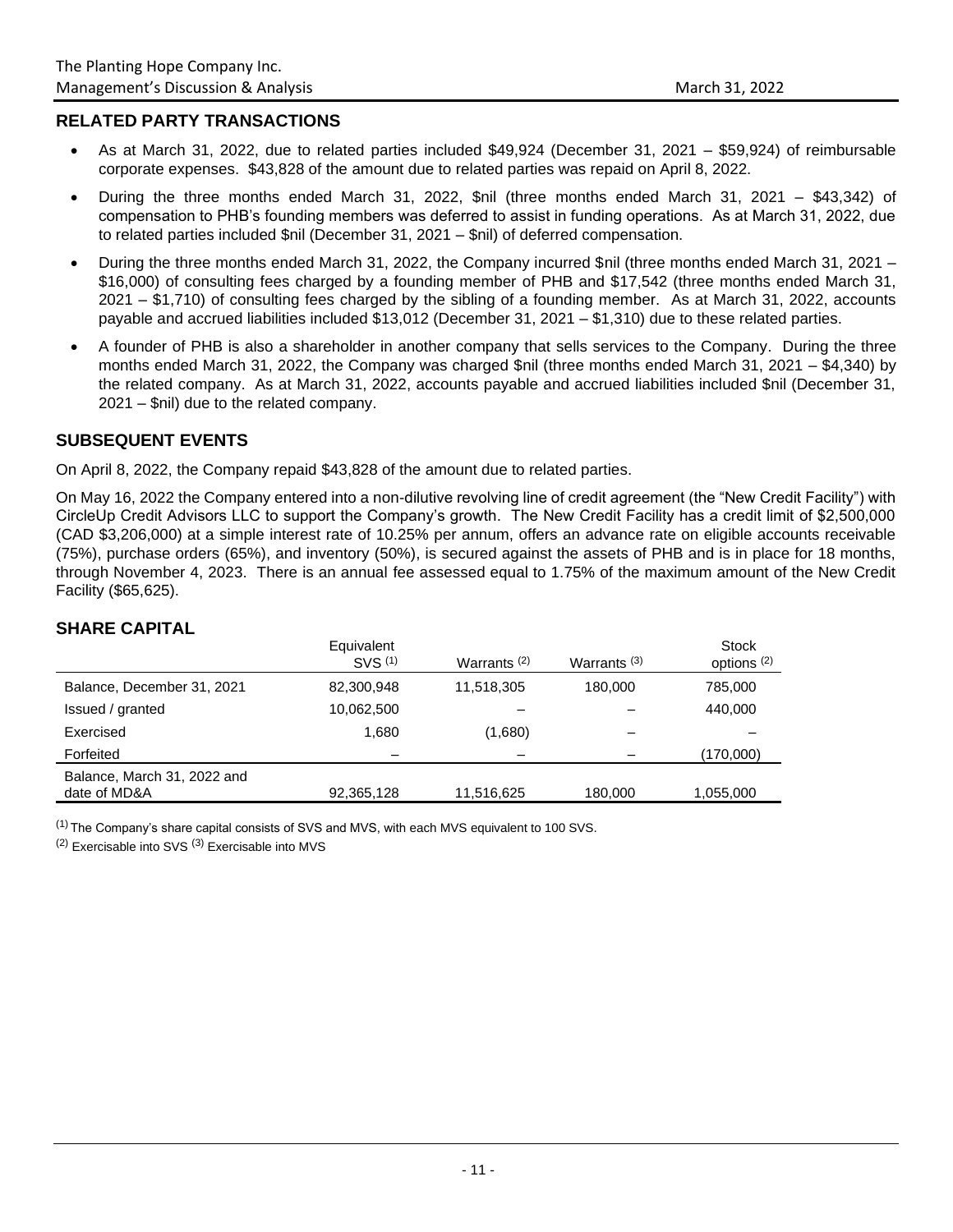# **SELECTED FINANCIAL AND QUARTERLY INFORMATION**

| Unaudited                  | Q1 2022    | FY 2021      | Q4 2021     | Q3 2021     | Q <sub>2</sub> 2021      | Q1 2021                  | Q4 2020    | Q3 2020                  | Q2 2020    |
|----------------------------|------------|--------------|-------------|-------------|--------------------------|--------------------------|------------|--------------------------|------------|
| Revenues                   | 2,530,743  | 2,664,513    | 358,964     | 768,590     | 889,787                  | 647,172                  | 175.743    | 287,337                  | 495,208    |
| Net revenues               | 2,000,524  | 2,321,271    | 254.412     | 649.789     | 819,376                  | 597,694                  | 44.243     | 155.942                  | 343,546    |
| Net loss<br>Basic net loss | (721, 796) | (17,600,388) | (8,636,430) | (7,573,700) | (924, 912)               | (465, 346)               | (549, 956) | (447, 123)               | (731, 110) |
| per share (1)              | (0.01)     |              | (0.13)      | (0.14)      | $\overline{\phantom{0}}$ | $\overline{\phantom{0}}$ | -          | $\overline{\phantom{0}}$ |            |

(1) The results prior to the completion of the RTO are those of PHB which is an LLC with no issued share capital.

Significant quarter-over-quarter variances are explained below:

- Q1 2022 revenues of \$2.5M (CAD \$3.2M) represent 95% of the total FY 2021 revenues of \$2.7M (CAD \$3.5M), and growth of 605% over Q4 2021 revenues of \$0.4M (CAD \$0.5M).
- Q1 2022 net revenues of \$2.0M (CAD \$2.6M) represent 86.2% of the total FY 2021 net revenues of \$2.3M (CAD \$3.0M), and growth of 686% over Q4 2021 net revenues of \$0.3M (CAD \$0.4M).
- Q1 2022 net loss represents 4.1% of the FY 2021 net loss (95.9% lower), and 8.4% of the Q4 2021 net loss (91.6% lower), due to higher revenues and the positive change in fair value of financial instruments. Q4 2021's net loss also included substantial one-time charges and non-cash adjustments due to merger and IPO expenses, related accounting adjustments and one-time professional fees.
- Revenues and net revenues were higher in Q1 2022 due to increased sales velocity, new retailer distribution wins (including placement of Hope and Sesame® products in Kroger stores), new revenues from the sale of RightRice® products, and new customers like QVC, where successful airings on QVC in January 2022 led to recurring return onair sales segment invitations for both Mozaics™ and RightRice®.
- Revenues and net revenues were lower in Q4 2021 due to both seasonality as retailers focused on Holiday items (in the US, this seasonality can impact shipments and sales for better-for-you foods between mid-October and mid-December of each calendar year), and to the anticipated winding down of the airline Mozaics chips program due to scheduled annual menu changes by the airline.
- Revenues and net revenues increased from Q4 2020 to Q2 2021, with a slight decrease to net revenue in Q3 2021 reflecting the initial impact of limited availability of organic ingredients. The Company has subsequently converted organic product lines to Non-GMO to minimize supply chain risk and cost increases from organic ingredients.
- Net loss increased in Q3 2021 due to the consolidation of results following the RTO and the recognition of one-time merger transaction costs and equity-based compensation.
- Net loss increased in Q2 2021 primarily due to an increase in sales and marketing expenses focused on the airline channel and investments to increase the social media presence for our brands.
- Revenues and net revenues decreased from Q1 2020 to Q4 2020 as the Company was unable to fully service product demand in the first half of 2020 due to COVID-19 resource limitations and distributors prioritizing filling orders to large retailers of major brands to catch up to COVID-based accelerated grocery demand, resulting retail orders being filled at under 25% of demand in Q2 and Q3.
- Net loss increased in Q4 2020 due to the impact of lower revenues and net revenues in the quarter and from retailer cancellation of new product resets due to COVID-19-driven labor shortages.
- Net loss improved from Q2 2020 to Q3 2020 primarily due to reductions in sales and marketing expenses and other travel due to the cancellation of trade shows and travel restrictions as well as cancellations of in-store promotions and demo programs due to COVID-19.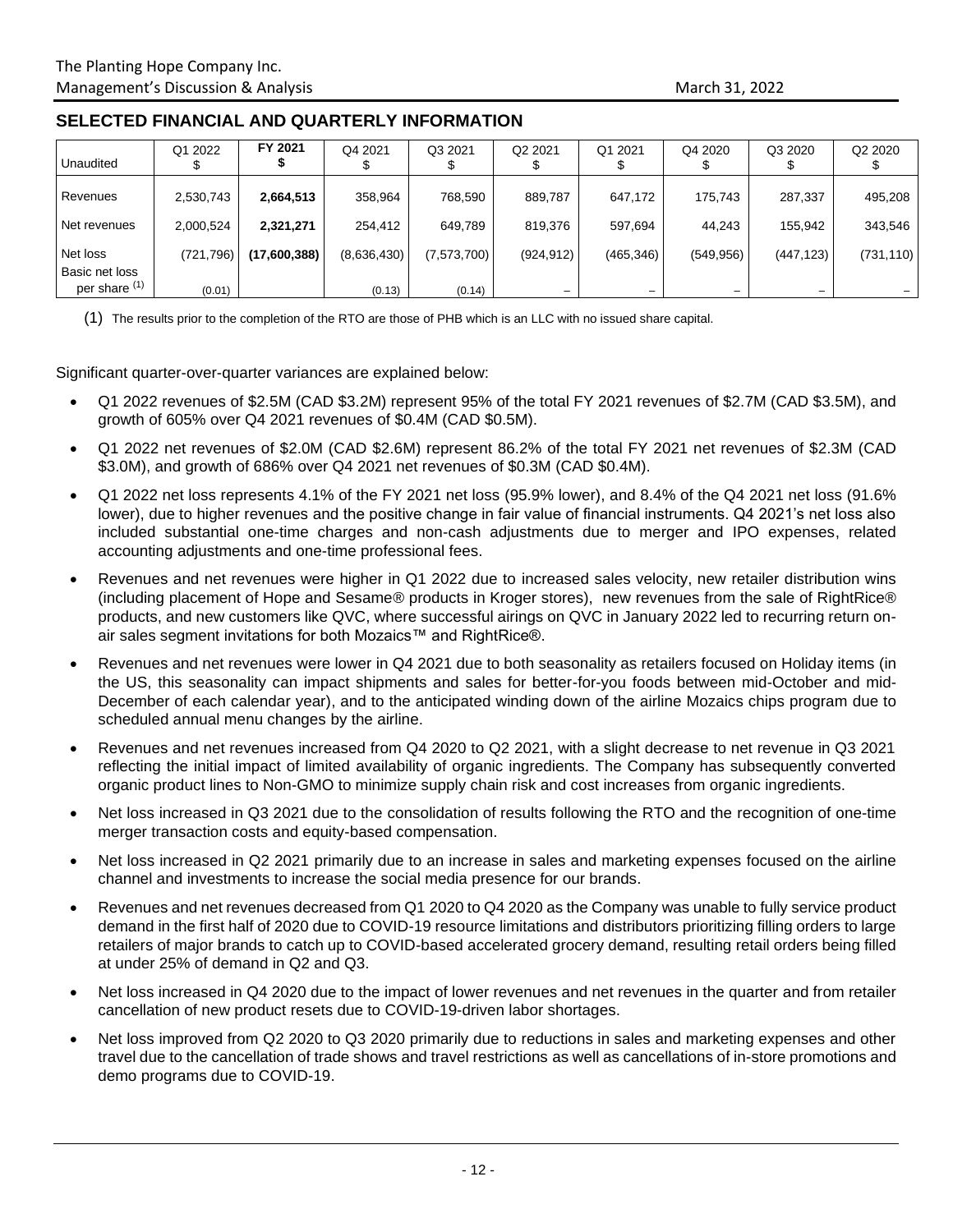# **FINANCIAL INSTRUMENTS**

The Company's financial instruments include cash, trade accounts receivable, accounts payable and accrued liabilities, and short-term debt, and approximate their carrying values due to the short-term maturity of those instruments. The fair values of convertible debt, derivative liability and government loans approximate their carrying values as they bear interest at an effective rates or fixed rates consistent with market rates for similar debt.

Credit risk is the risk of financial loss to the Company if a customer or counterparty to a financial instrument fails to meet contractual obligations. The Company maintains cash in bank deposits which, at times, may exceed federally insured limits. The Company believes it is not exposed to any significant credit risk on cash as it is held with reputable financial institutions in the U.S.

The principal markets for the Company's products are in the US and Canada, however, a portion of sales are to foreign distributors. Management performs continuing credit evaluations of customers and generally does not require collateral. Historically, the Company has not experienced significant losses related to receivables from individual customers. During Q1 2022, the Company derived approximately 76% of our gross revenues from seven customers (Q1 2021 – 89% from five customers). Significant changes in industry conditions will increase the risk of not collecting receivables. Management believes the risk is generally mitigated by the size and reputation of the companies to which they extend credit.

# **OFF-BALANCE SHEET ARRANGEMENTS**

The Company has no off-balance sheet arrangements.

# **USE OF ESTIMATES AND JUDGMENTS**

The preparation of consolidated financial statements in conformity with IFRS requires management to make judgments, estimates and assumptions that affect the application of accounting policies and the reported amounts of assets, liabilities, income and expenses. Actual results may differ from these estimates. The accounting policies subject to such judgments and the key sources of estimation uncertainty that the Company believes could have the most significant impact on the reported results and financial position are as follows:

## *Critical accounting judgments*

- Functional currency The determination of the functional currency for the Company and each of our subsidiaries was based on management's judgment of the underlying transactions, events, and conditions relevant to each entity.
- Going concern The going concern assessment requires management's judgment on the ability of the Company to achieve positive cash flow from operating activities and/or obtain necessary equity or other financing to execute the Company's business plan.
- Business combination Judgments are required in determining whether an acquisition constitutes a business combination or asset acquisition based on the criteria in IFRS 3 Business Combinations.
- Leases The incremental borrowing rates are based on judgments including economic environment, term, currency, and the underlying risk inherent to the asset. The carrying balance of the right-of-use assets, lease liabilities, and the resulting interest expense and depreciation expense, may differ due to changes in the market conditions and lease term.
- Impairment Judgments are required to assess when impairment indicators are evident and impairment testing is required.
- Revenue The Company makes judgments in determining whether a performance obligation is distinct (i.e. if a service is separately identifiable from other services provided and if the customer can benefit from it). Judgments are required when evaluating when a performance obligation is satisfied, and revenue may be recognized. In making our judgments, management considers when a customer obtains control of the good or service being promised in the contract and whether another entity fulfilling remaining services would need to re-perform work completed to date. Judgments are also used to determine whether the Company acts as principal or agent on certain flow-through charges to customers, such as freight costs incurred on the shipment of goods. The judgments made include whether the Company or a third party controls the goods or services provided.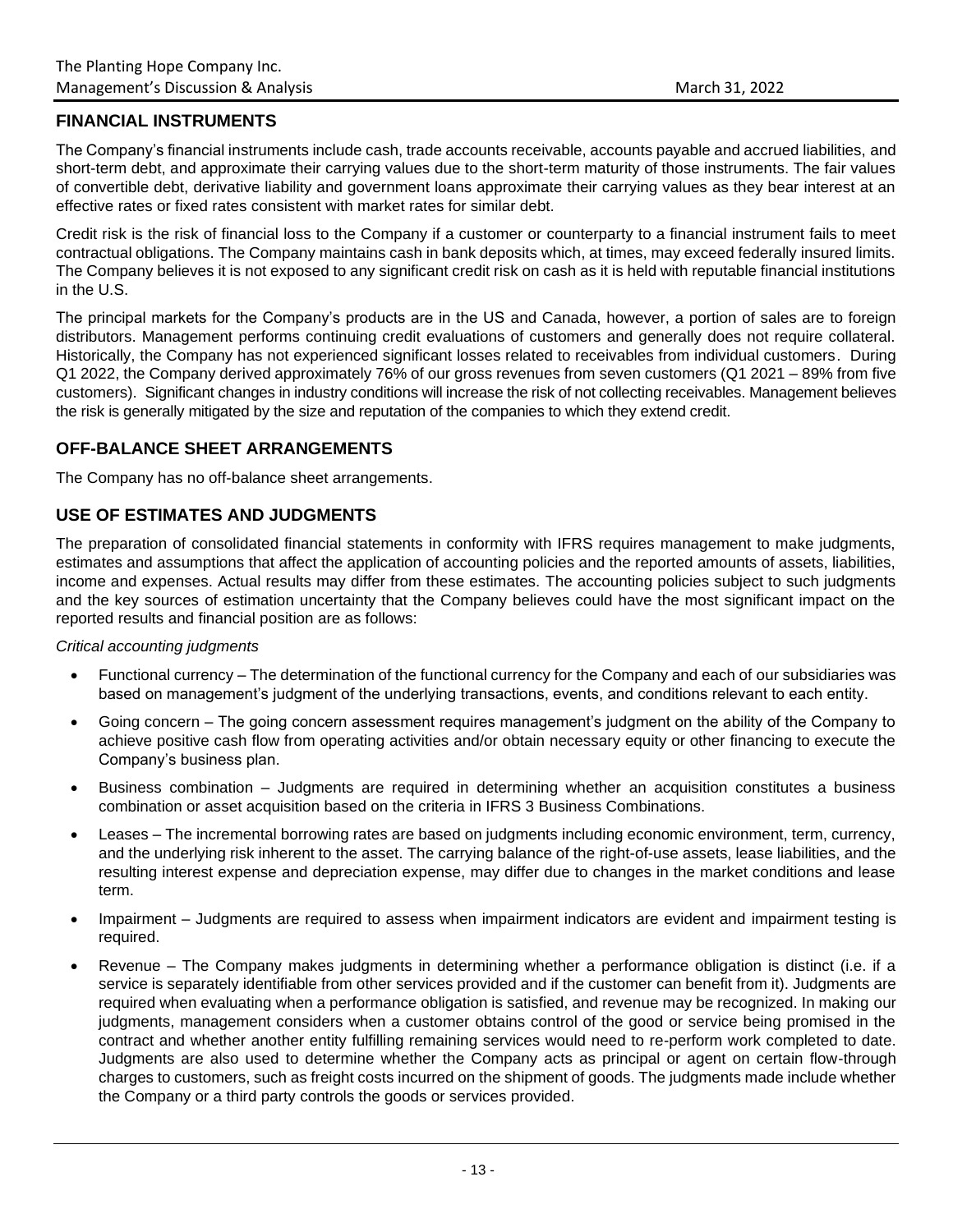• Current and deferred taxes – Tax interpretations, regulations, court rulings and legislation in the various jurisdictions in which the Company operates are subject to change. As such, current and deferred taxes are subject to measurement uncertainty. Management uses judgment to assess deferred tax assets at the end of the reporting period to determine the likelihood that they will be realized from future taxable earnings.

*Key accounting estimates*

- Valuation of trade accounts receivable The allowance for expected credit losses assessment requires a degree of estimation and judgment. It is based on the number of days trade accounts are overdue and makes assumptions to allocate an overall expected credit loss rate for each group. These assumptions include sales experience, and historical collection and non-payments.
- Valuation of inventories The valuation of inventory at net realizable value is based on management's best estimate including historical experience relating to the ultimate selling prices less costs to sell the inventory.
- Government Loans The Company is required to make certain assumptions in estimating the fair value of the low interest rate loans received from the government. These assumptions include the allocation of value between the future cash flow and carrying value of these loans and the determination of a comparable interest rate that would be obtained if a financing was obtained from in independent financial institution to acquire a similar type of loan.
- Leases Lease terms are based on assumptions regarding extension terms that allow for operational flexibility and future market conditions.
- Convertible financial instruments The Company makes estimates relating to the selection of appropriate market rates of interest to discount contractual interest and principal payments of compound financial instruments. There are also estimates related to the fair value of the embedded features which requires determining the most appropriate valuation model and the most appropriate inputs to the valuation model.
- Stock options and warrants The fair value of stock options and warrants is recognized using the Black-Scholes model, that takes into account the terms and conditions upon which the stock options and warrants were issued. Measurement inputs include the Company's share price on the measurement date, the exercise price of the stock options/warrants, the expected volatility of the Company's shares, the expected life of the stock options/warrants and the risk-free rate of return. The Company estimates volatility based on historical volatilities of publicly traded peer companies. The expected life of stock options/warrants is based on historical experience and estimates of the holder's behaviour. Dividends are not factored in as the Company does not expect to pay dividends in the foreseeable future. For the fair value of stock options, management also makes an estimate of the number of stock options that may be forfeited, and the rate is adjusted to reflect the actual number of stock options that actually vest.
- Deferred taxes Deferred taxes are based on estimates as to the timing of the reversal of temporary and taxable differences, substantively enacted tax rates and the likelihood of assets being realized.

# **NON-IFRS AND OTHER FINANCIAL MEASURES**

"Working capital" is a capital management measure. Working capital is comprised of current assets less current liabilities. Management believes that working capital is a useful measure to assess the Company's capital position and our ability to execute our business strategy. See "Summary of Financial Information" for a reconciliation of working capital to current assets and current liabilities, being our nearest measures prescribed by IFRS.

"Non-current financial liabilities" is a supplemental financial measure. Non-current financial liabilities is comprised of the non-current portions of government loans and lease liabilities as presented in the Company's consolidated statements of financial position. See "Summary of Financial Information".

"EBITDA" (earnings before interest, taxes, depreciation and amortization) and "Adjusted EBITDA" are supplemental financial measures. The Company uses EBITDA to measure the Company's overall performance. The Company uses Adjusted EBITDA to measure overall performance before certain non-cash items such as equity-based compensation and change in value of financial instruments. See "Performance Review" for the calculation of EBITDA and Adjusted EBITDA.

"Trade spend as a percentage of revenues" is a supplemental financial measure. The Company uses trade spend as a percentage of revenues as a metric that demonstrates the support the Company provides to distributors and retailers for product placement, and to execute promotions at the retailer level to attract new consumers and increase sales of the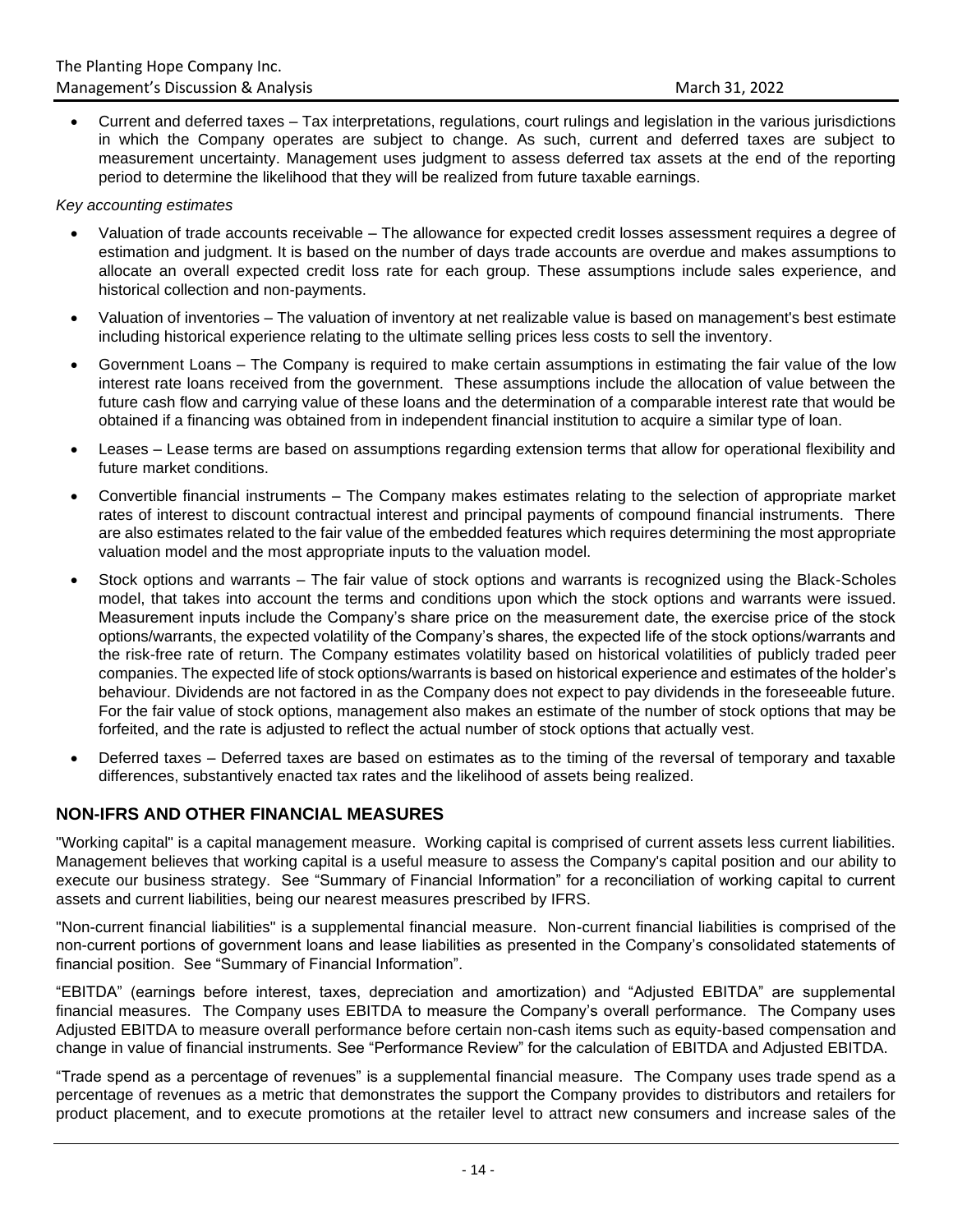Company's products**.** See "Performance Review" for the calculation trade spend as a percentage of revenues.

"COGS as a percentage of revenues" is a supplemental financial measure. The Company uses COGS as a percentage of revenues as a tool to improve the predictability and financial performance of each of our product lines through improvements in supply chain management, production efficiencies gained through volume increase and economies of scale,decisions on in-sourcing versus out-sourcing, and a variety of other processes. See Performance Review for the calculation of COGS as a percentage of revenues.

# **BUSINESS RISKS AND UNCERTAINTIES**

A summary of risks and uncertainties relating to the Company's business are provided below. For additional details of these risks and how the Company mitigates such risks, see the Company's most current Annual Information Form, which is available on SEDAR at [www.sedar.com.](http://www.sedar.com/)

- Brand Value The Company's success largely depends on our ability to maintain and grow our brands. Maintaining, promoting and positioning the Company's brands and reputation will depend on, among other factors, the success of our product offerings, management's ability to respond to customer preference changes, food safety, quality assurance, marketing and merchandising efforts and the Company's ability to provide a consistent, high-quality customer experience.
- Reputation Risk Real or perceived quality or food safety concerns or failures to comply with applicable food regulations and requirements, whether these potential concerns actually involve the Company or are based on facts, could cause negative publicity and reduced confidence in the Company and the Company's products, which could cause harm to the Company's brand, reputation and sales, and could materially adversely affect the business, financial condition and results of operations.
- Disruption at Production Facilities A natural disaster, fire, power interruption, work stoppage or other calamity at a partner production facility or at any future facility where the Company produces our products, would significantly disrupt the Company's ability to deliver our products and operate our business. Further, any government action restricting the operations or access to the Company's co-manufacturing facilities or at any future facility would have a material adverse effect on our business.
- Failure to Introduce New Products or Successfully Improve Existing New Products A key element of management's growth strategy depends on our ability to develop and market new products and improvements to the Company's existing products that meet our standards for quality and appeal to consumer preferences. If the Company is unsuccessful in meeting our objective with respect to new or improved products, the business could be harmed.
- Reliance on Key Personnel The Company is strongly dependent on the business and technical expertise of our management team and there is little possibility that this dependence will decrease in the near term. The contributions of the existing management team to the Company's immediate and near-term business are likely to be of central importance.
- Product Defect Risk Selling food for human consumption involves inherent legal and other risks, and there is increasing governmental scrutiny of and public awareness regarding food safety.
- Protection of Intellectual Property Rights The Company currently relies on unpatented proprietary expertise, recipes and formulations and other trade secrets to develop and maintain our competitive position. The Company's success depends, to a significant degree, upon our ability to protect and preserve our intellectual property.
- Competition The industry the Company operates in is intensely competitive and the Company faces competition from numerous brands that produce plant-based food and beverage products, including small and large independent companies and large-scale manufacturers..
- Reliance on Customers If the Company is unable to maintain good relationships with existing customers, our business could suffer. There can be no assurance of continued business relationships with distributors and vendors of the Company's products.
- Consumer Trends and Preferences for Plant-Based and Natural Food Products are Difficult to Predict and May Change – he Company's business is focused on the development, manufacturing, marketing and distribution of plantbased foods and beverages. Consumer demand for these products could change based on a number of possible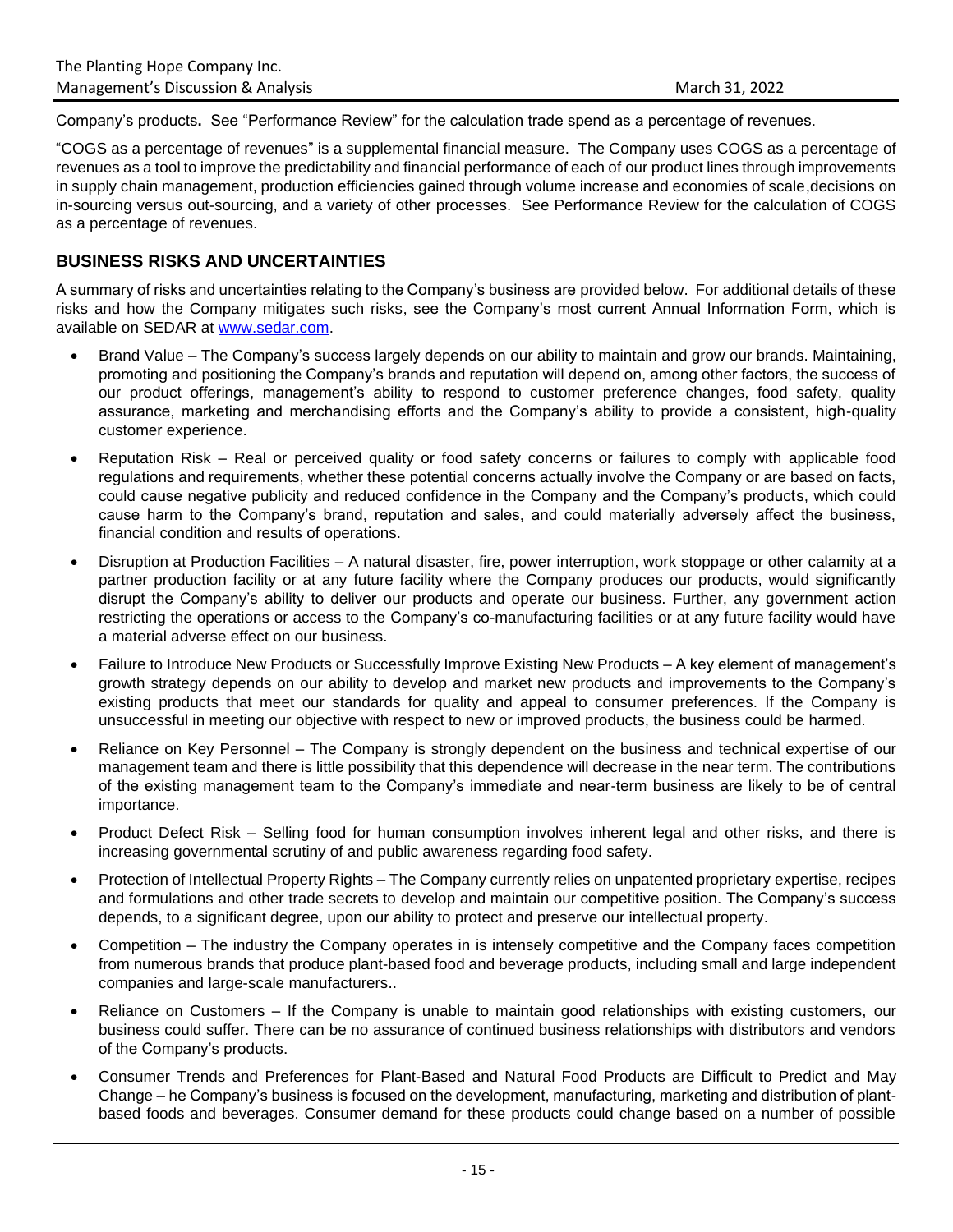factors, including dietary habits and nutritional values, concerns regarding the health effects of ingredients and shifts in preference for various product attributes. The Company's success depends, in part, on our ability and our customers' ability to offer products that anticipate the tastes and dietary habits of consumers and appeal to their preferences on a timely and affordable basis. T

- Fluctuation of Quarterly Operating Results Revenue is difficult to forecast and may fluctuate significantly from quarter to quarter. Delays, reduction in scope or cancellation of orders could materially adversely affect the Company's business, financial condition, and results of operations.
- Supply Chain Management The Company's supply chain is complex. Insufficient or delayed supply of products threatens the Company's ability to meet customer demands, while over-capacity threatens our ability to generate profits. Accordingly, any failure by the Company to properly manage our supply chain could have a material adverse effect on our business, financial condition, and results of operations.
- Public Health Crises Public health crises could adversely affect the Company's business. The Company's financial and/or operating performance could be materially adversely affected by the outbreak of public health crises, epidemics, pandemics, or outbreaks of new infectious diseases or viruses, such as the global outbreak of the novel coronavirus disease, COVID-19, and new variants of concern.
- Inability to Achieve and/or Manage Growth The growth of the Company's business may place a strain on managerial, financial, and human resources. The Company's ability to maintain our rate of growth will depend on several factors.
- Inability to Efficiently Expand Production Network There is a risk in the Company's ability to effectively scale production processes and effectively manage our supply chain requirements.
- Government Regulation of Food Industry The production, distribution and sale of the Company's products in Canada, the United States and other countries are subject to various federal, provincial and state regulations, including, but not limited to, food and drug regulations, health and safety laws, environmental statues, as well as various other federal, provincial, state and local statues and regulations applicable to the production, transportation, sale, safety, advertising, labelling and ingredients of our products.
- Impact of Product Marketing and Product Recalls The success of the Company depends on our ability to build and maintain brand image for existing products, new products and brand extensions. The Company has no assurance that our advertising, marketing, and promotional programs will have the desired impact on our products' brand image and on consumer preference and demand.
- Labelling Food labelling regulations and resulting debates over word choices and/or packaging label disclosures related to ingredient use, ingredient labels, product nutritional and product attributes and/or composition, use or purpose have become frequent areas of contention and may become the basis for product recalls, consumer class action suits and/or regulatory fines.
- Limited or Disrupted Supply of Key Ingredients A number of the ingredients in the Company's products are vulnerable to adverse weather conditions and natural disasters, such as floods, droughts, frosts, earthquakes, hurricanes and pestilence.
- Price of Raw Materials Costs of the ingredients and packaging for the Company's products are volatile and can fluctuate due to conditions that are difficult to predict, including global competition for resources, weather conditions, consumer demand, supply chain disruptions caused by war and political instability, and changes in governmental trade and agricultural programs.
- Significant Business Expenditures The Company anticipates that our operating expenses and capital expenditures will increase in the foreseeable future as the Company continues to invest to increase our customer base, supplier network, co-manufacturing partners, marketing channels, and distribution, as well as hire additional employees, enhance the Company's technology infrastructure, including ecommerce capabilities for outside sales and internal ERP systems for revenue and inventory management, and develop new products. The Company's expansion efforts may prove more expensive than initially anticipated, and the Company may not succeed in increasing our revenues and margins sufficiently to offset the anticipated higher expenses.